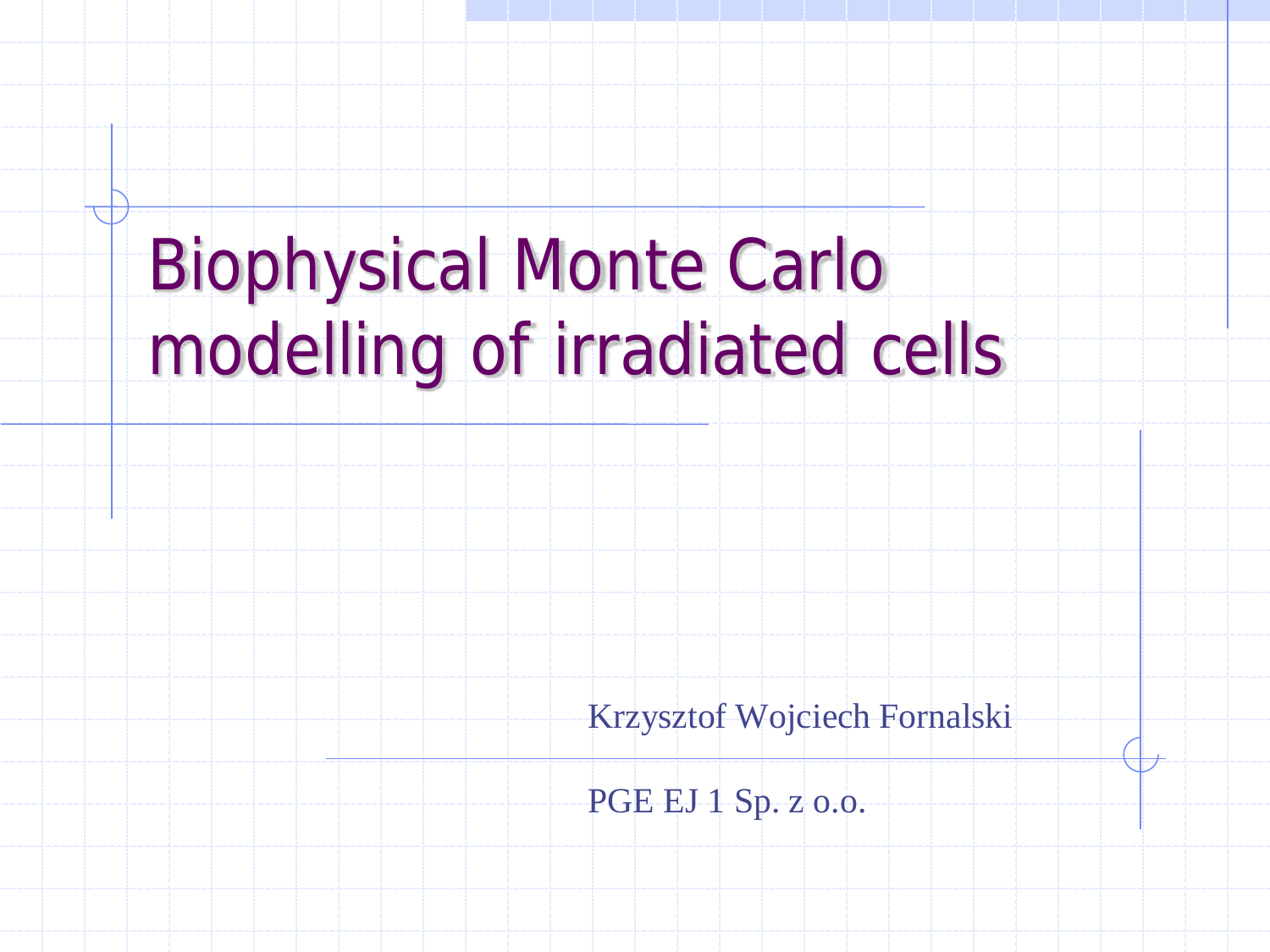◆ Scope of work and collaboration ◆ Basics of the stochastic Monte Carlo modeling of irradiated cells

Exemplary theoretical solutions

**Results** 

◆ Some other activities

 Deterministic modeling of cancer cells creation and development

Bayesian methods in biodosimetry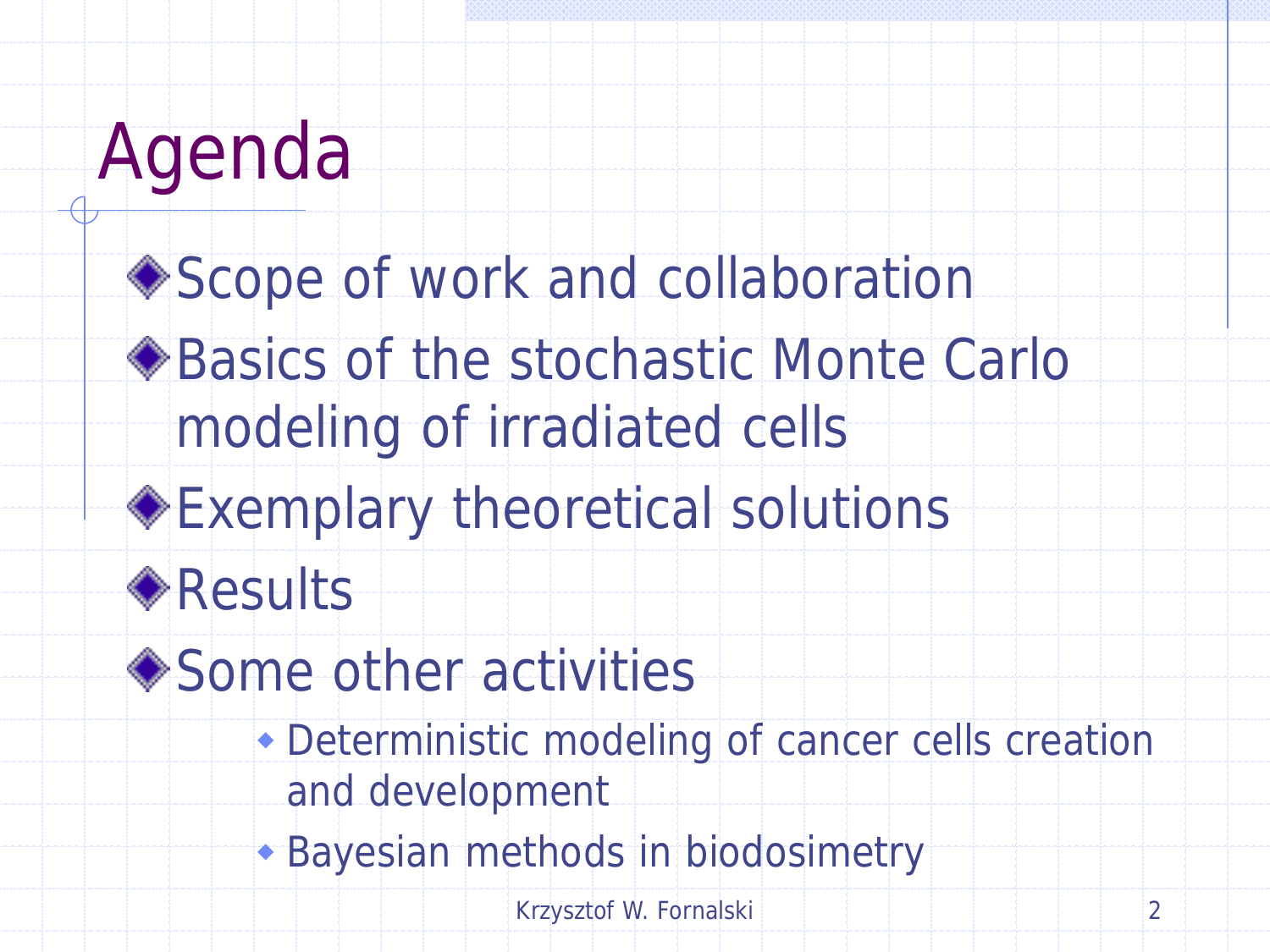#### ◆ Scope of work and collaboration

◆ Basics of the stochastic Monte Carlo modeling of irradiated cells





Some other activities

- Deterministic modeling of cancer cells creation and development
- Bayesian methods in biodosimetry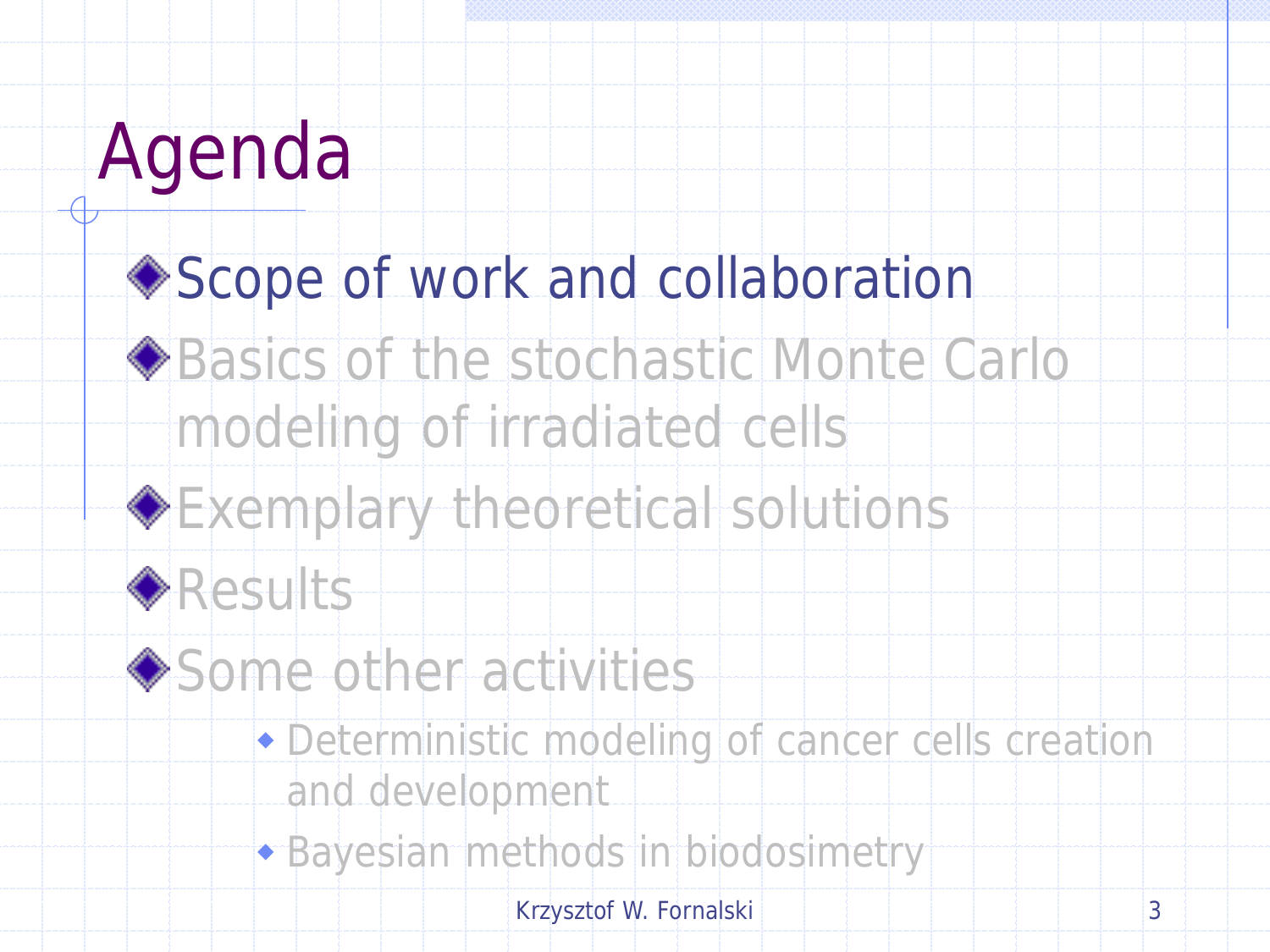### Low dose research in Poland

◆ National Centre for Nuclear Research (NCBJ) Prof. Ludwik Dobrzyński et al. Military Institute of Hygiene and Epidemiology (WIHE) Prof. Marek Janiak et al.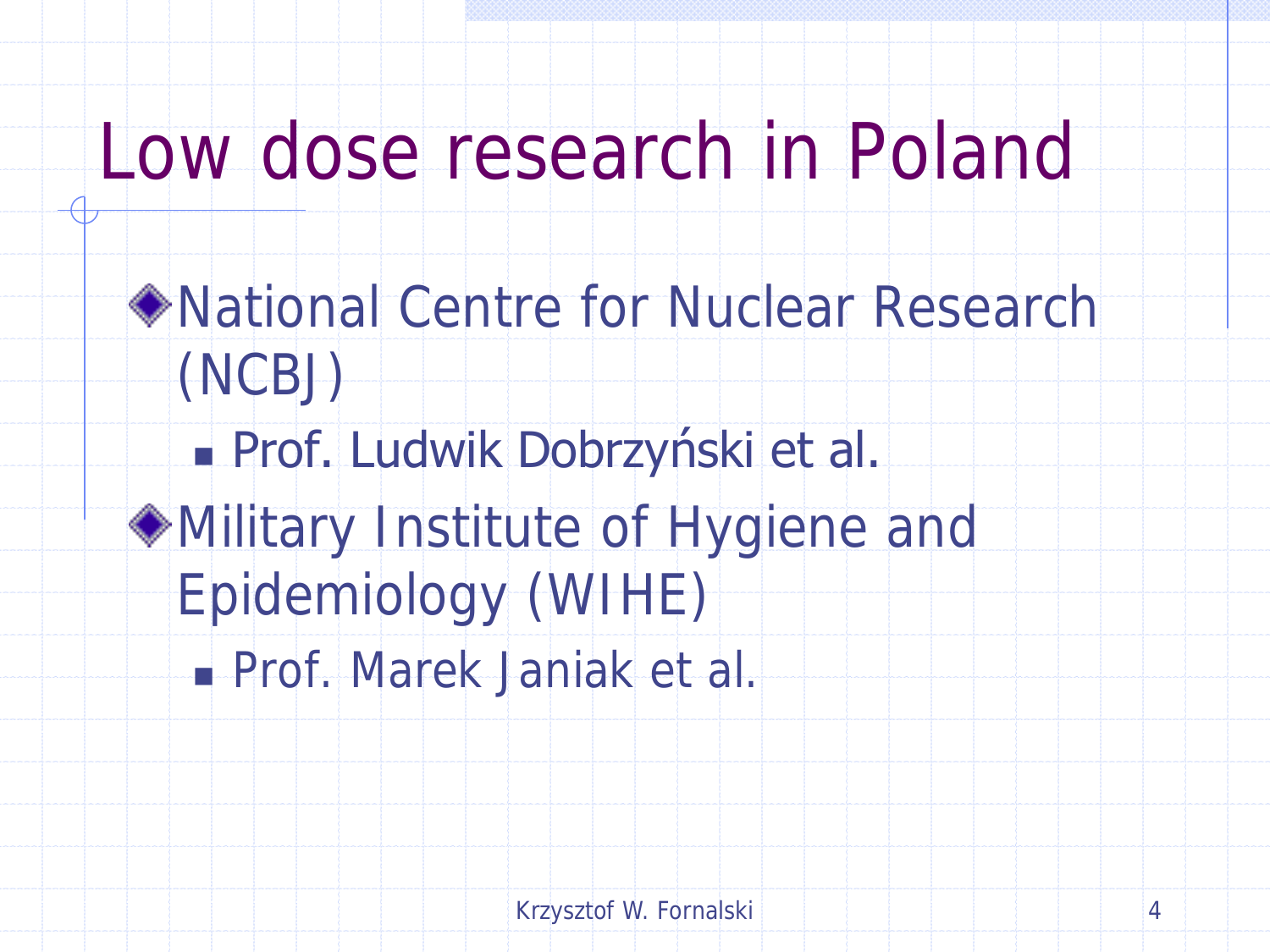## Scope of work and collaboration

- $\blacklozenge$  In the computational modeling of irradiated cells:
	- **Prof. Ludwik Dobrzyński (NCBJ)**
	- **Ms. Joanna Reszczyńska, PhD student (NCBJ)**
	- Dr. Yehoshua Socol (Falcon Analytics, Israel)
	- Dr. Krzysztof Fornalski (PGE)
		- Mr. Paweł Wysocki (WUT)
- ◆ In the biodosimetric Bayesian methods:
	- **Dr. Maria Kowalska (CLOR)**
	- Ms. Iwona Pacyniak, PhD student (CLOR, WUT)
		- Mr. Krzysztof Łukasik (WUT)
	- Dr. Krzysztof Fornalski (PGE)
		- Ms. Aleksandra Powojska (WUT)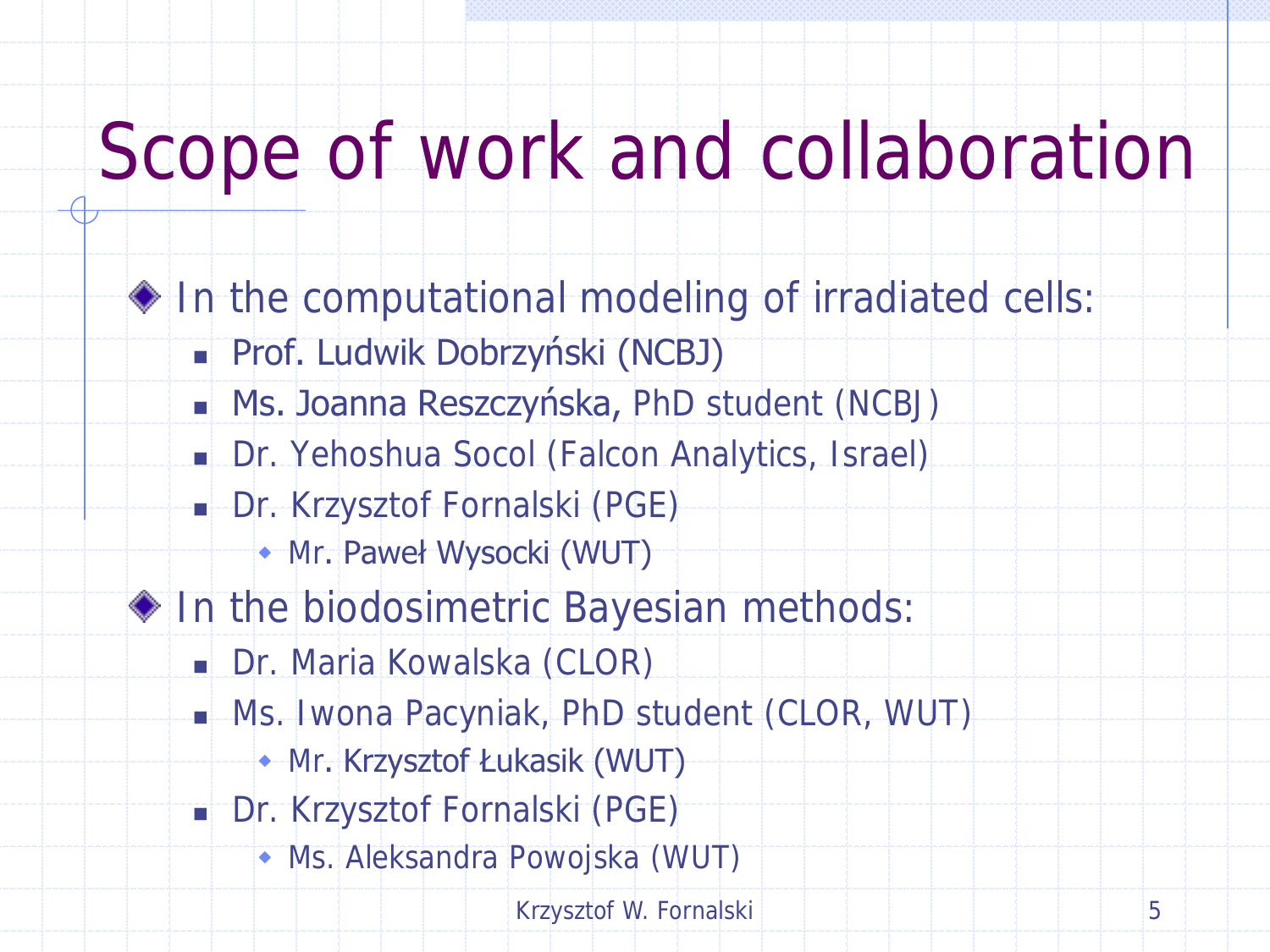#### ◆ Scope of work and collaboration

### ◆ Basics of the stochastic Monte Carlo modeling of irradiated cells



### Exemplary theoretical solutions



#### ◆ Some other activities

- Deterministic modeling of cancer cells creation and development
- Bayesian methods in biodosimetry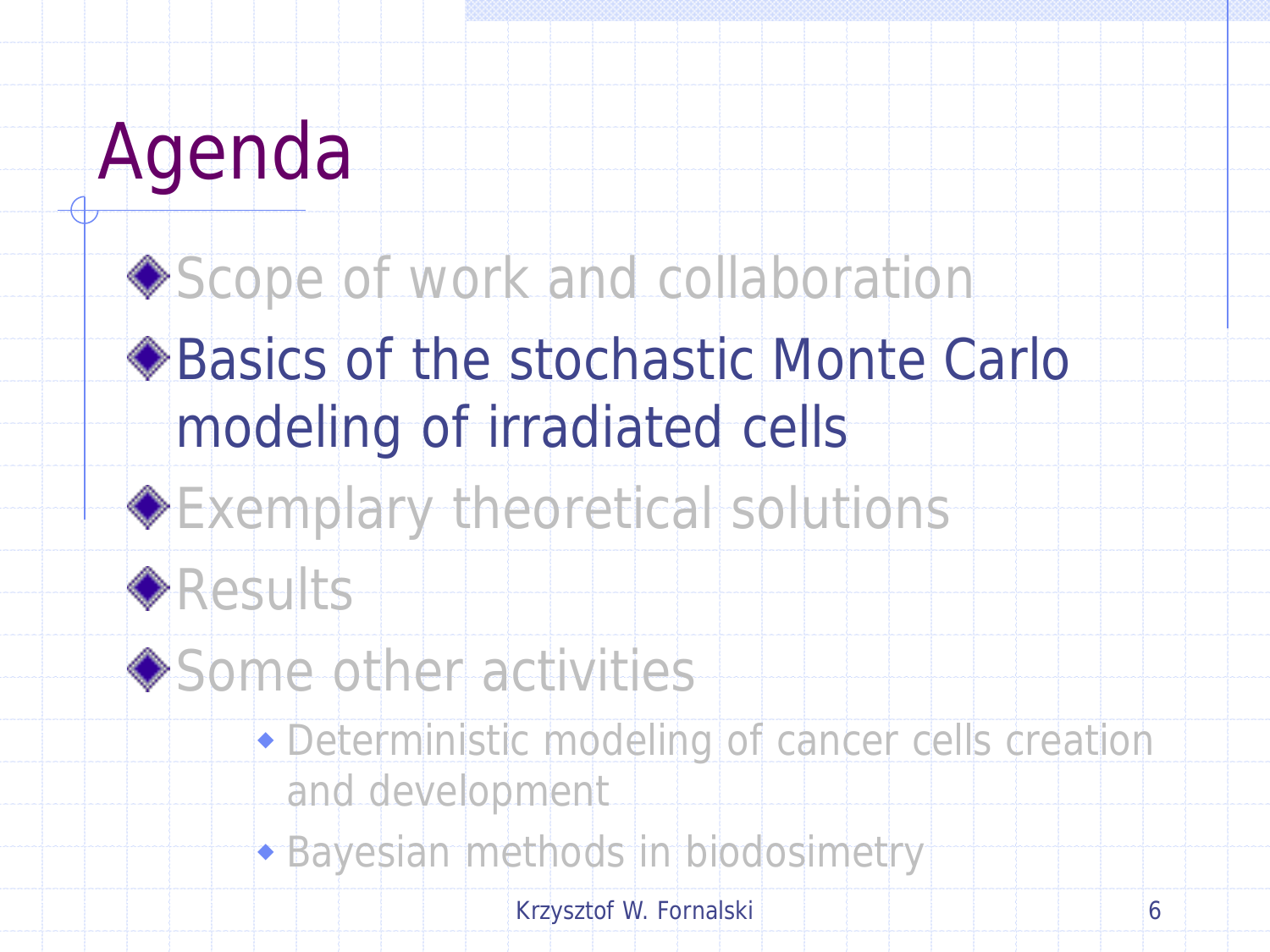### Main problems to solve

To simulate the behaviour of a group of irradiated cells treated as a physical complex system The group of cells = black box  $\rightarrow$  to check the complex reaction to irradiation Implementation of the bystander effect and adaptive response phenomena ◆ Create a user-friendly software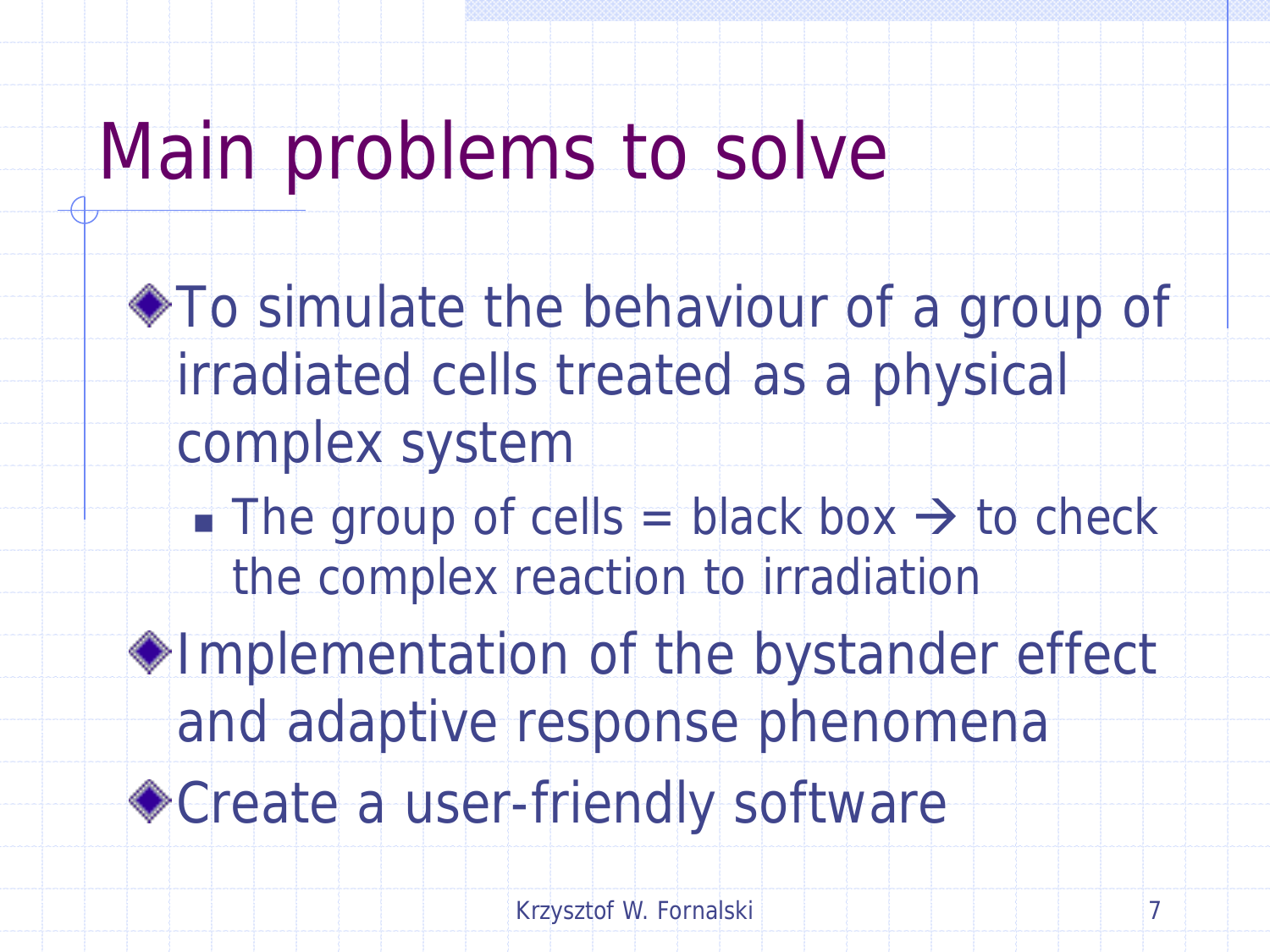## Methods

Monte Carlo simulation with a tree of probabilities (approx. 40 branches) ◆ Each branch represents a biophysics of the cell (probability density function) Variables of PDFs: age, dose, no. of damages, status of the cell, other PDFs Method used in e.g. high energy particle and nucleus physics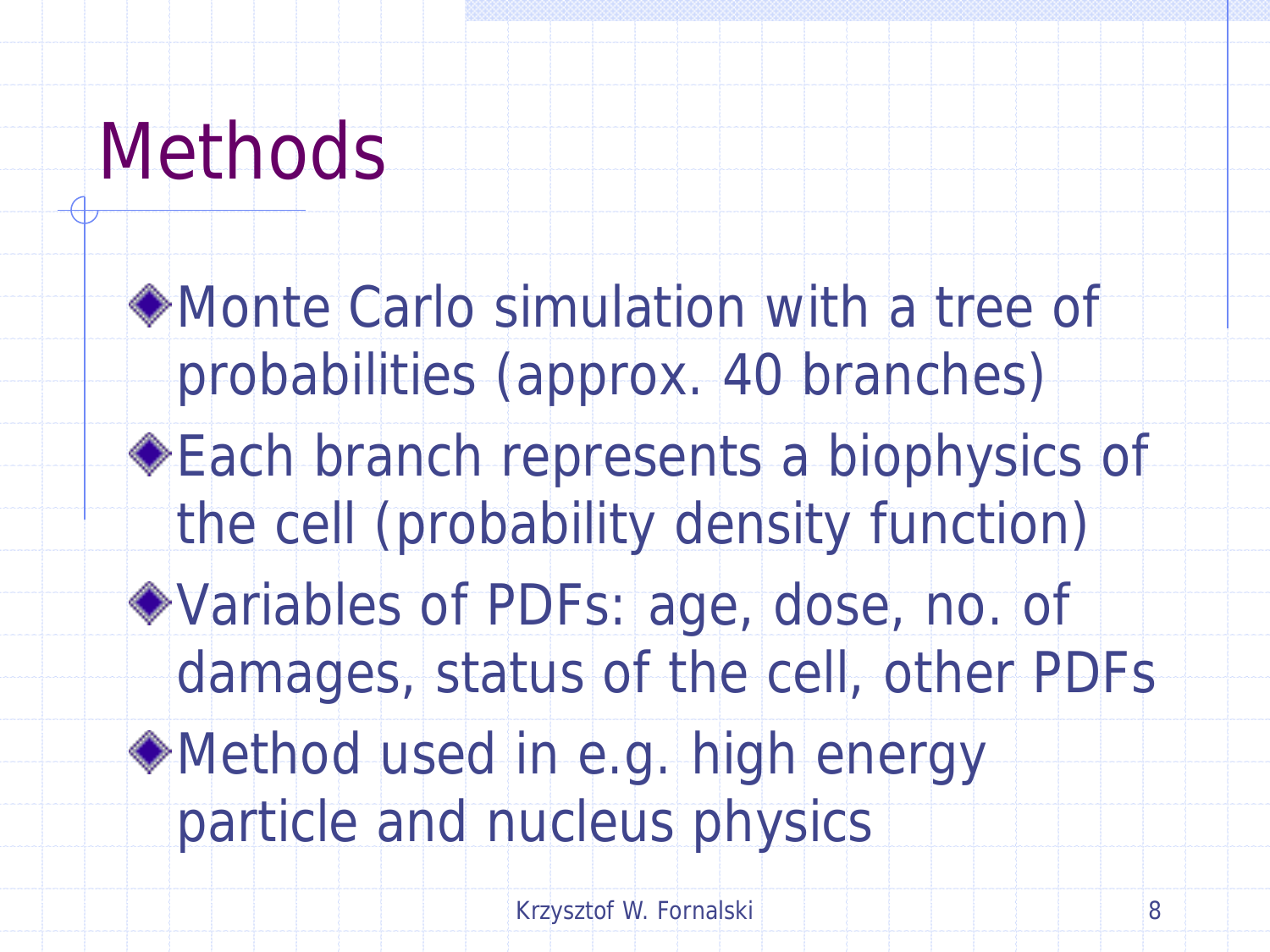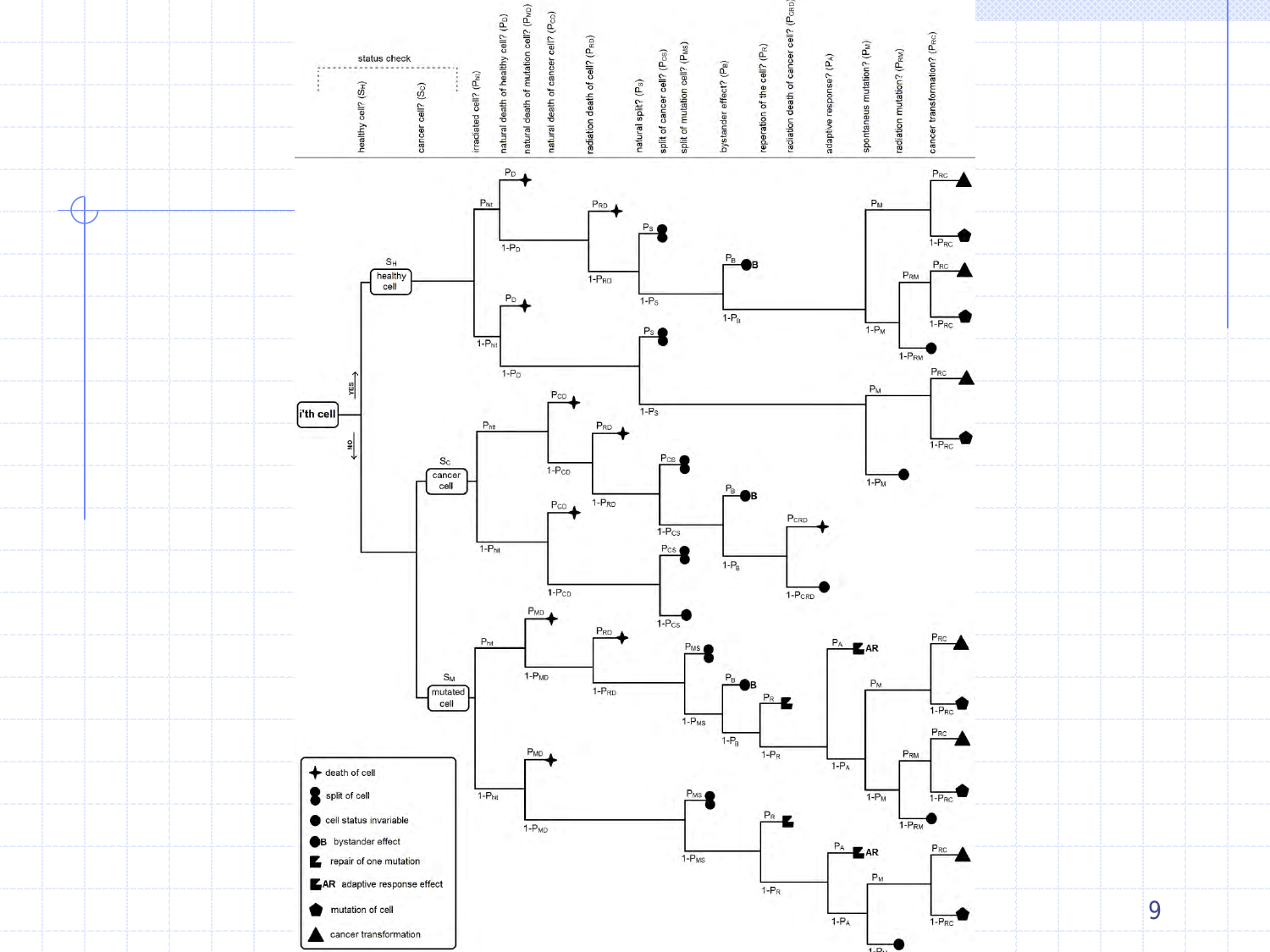## Advantages

◆ Practical tool to "play" with data **Each PDF can be easily modified up to** the recent knowledge or just if needed ◆One can cut existing branches or add new ones (to be more detailed in specific effect) No need of analytical solution Fully stochastic approach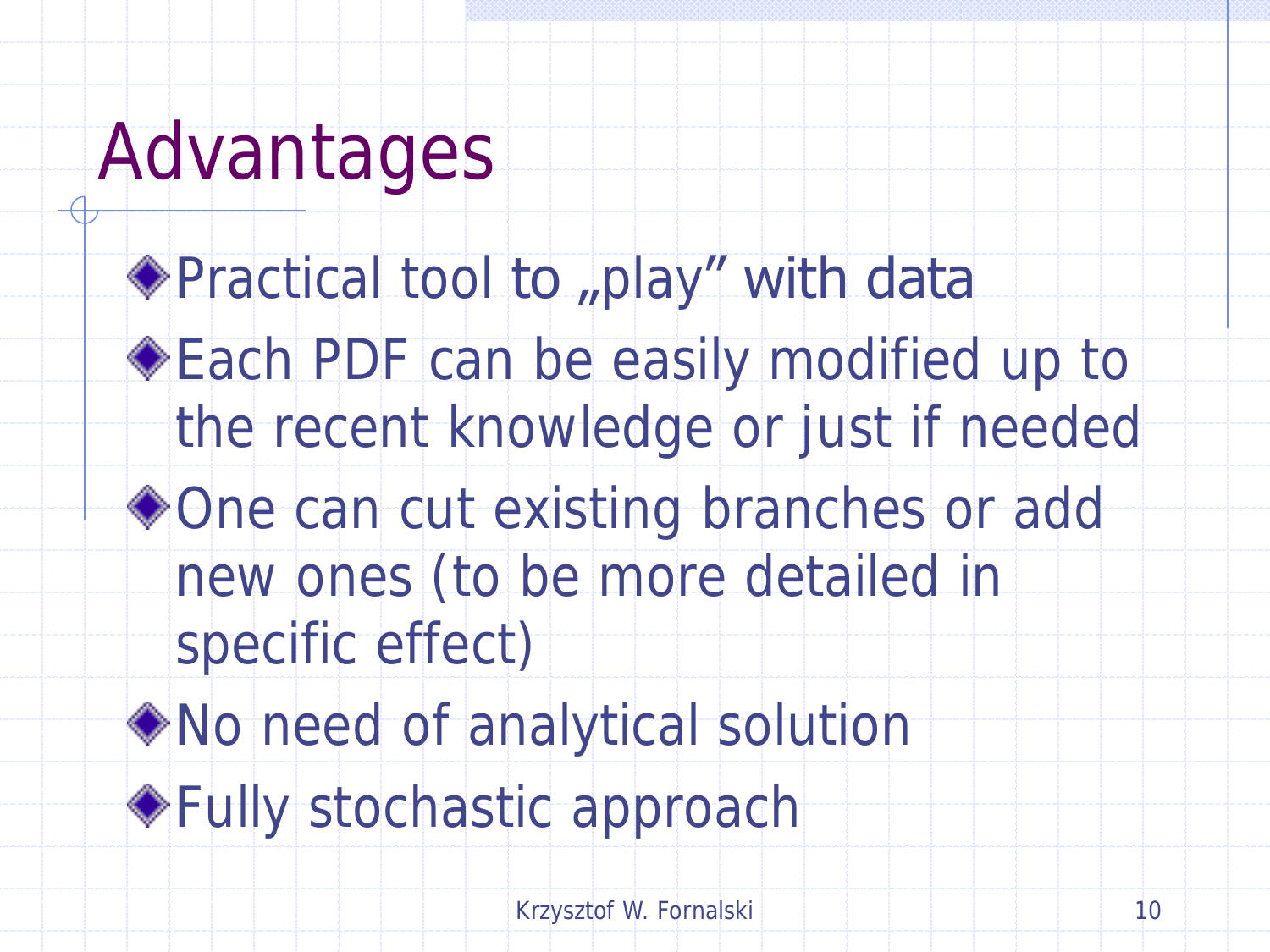### Scope of work and collaboration ◆ Basics of the stochastic Monte Carlo modeling of irradiated cells

### Exemplary theoretical solutions



#### Some other activities

- Deterministic modeling of cancer cells creation and development
- Bayesian methods in biodosimetry

Krzysztof W. Fornalski 11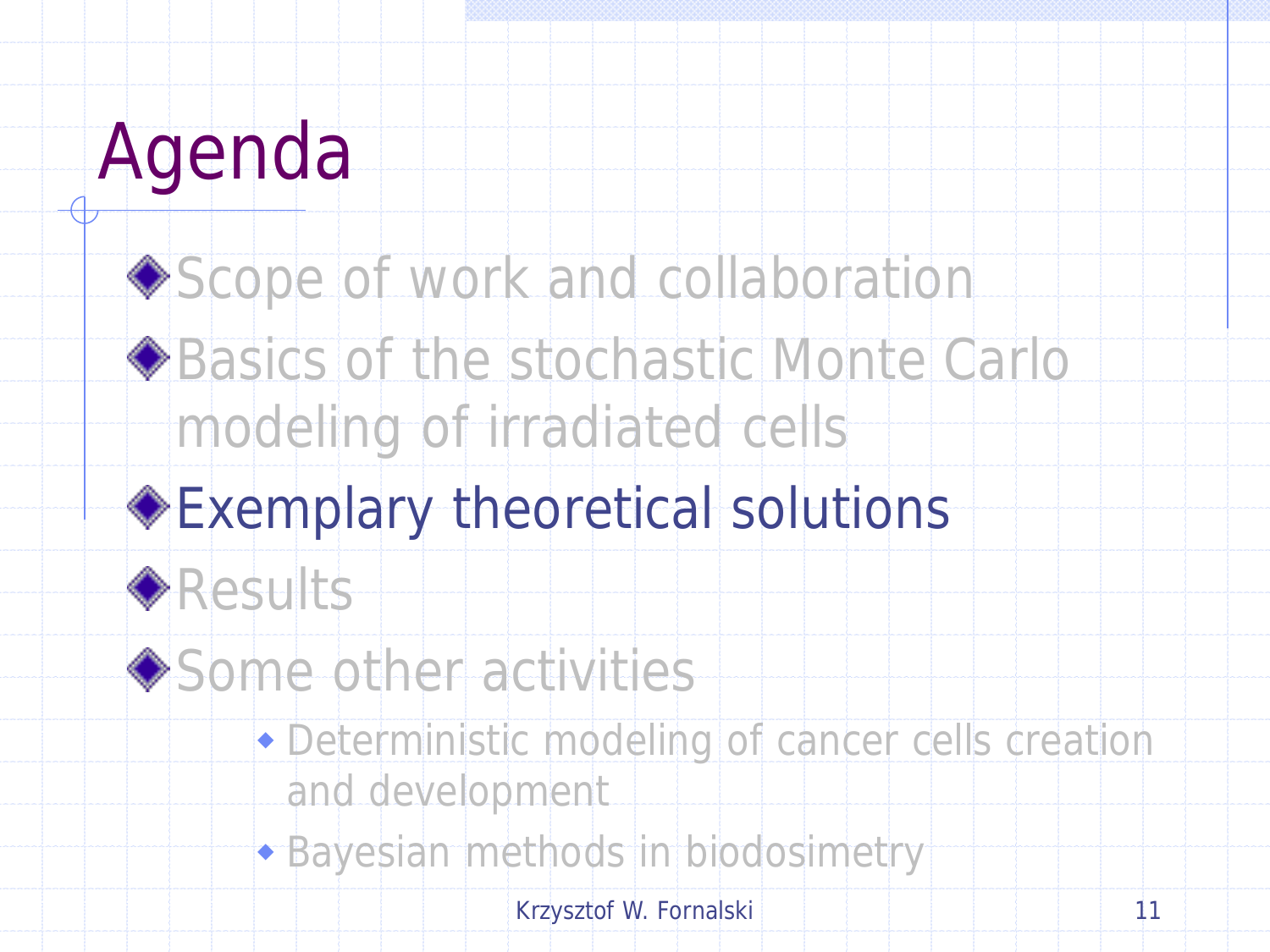## Exemplary probability functions used in the model

◆ Quasi-linear relationship instead of linear one (e.g. to apply the concept of cross section from particle and nucleus physics)

$$
\blacksquare P(\xi) = 1 - e^{-const \cdot \xi}
$$

**The use of sigmoid function (Avramity)** equation from solid state physics)  $P(\xi)=1-e^{-a\xi^n}$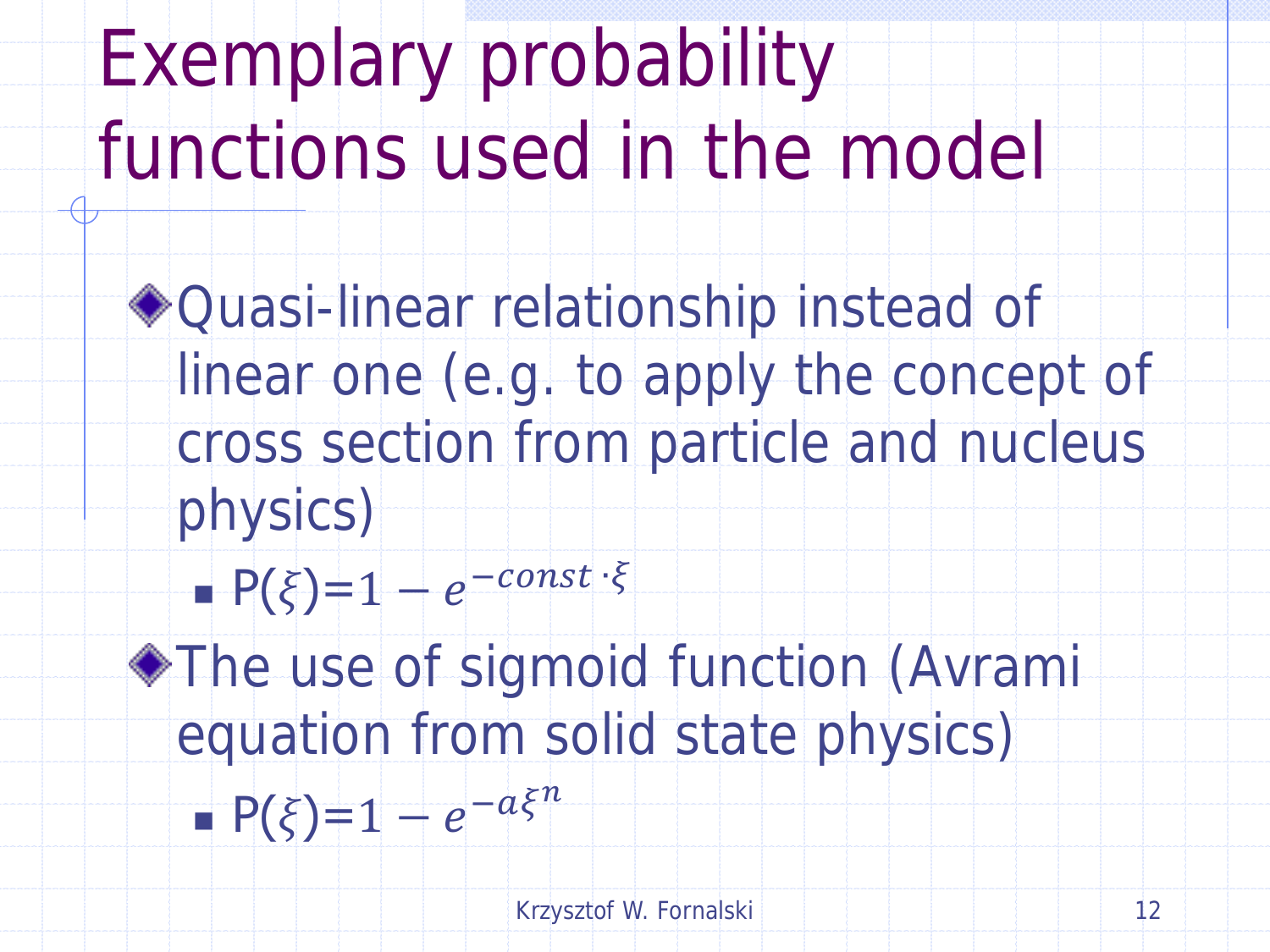Some interesing findings: an adaptive response effect

◆ Usually the adaptive response effect is presented as a dose- or time-dependent functions:  $0,015$   $\text{--}$ 

**p**(D) =  $\alpha_1 D^{\nu} e^{-\alpha_2 D}$ 

$$
= p(t) = \alpha_4 t^{\delta} e^{-\alpha_3 t}
$$



 $\lozenge$  Now, the dose- and time-dependent PDF can be presented as: Krzysztof W. Fornalski 13 <sup>0</sup>

- p(D,t) =  $cD^{\nu}t^{\delta}e^{-\alpha_2D-\alpha_3t}$
- $\blacksquare$  P(D, t) =  $c \int_{t=0}^{T} \dot{D}^2(t)$  $\overline{T}$  $t=0$  $(T-t)^2 e^{-\alpha_2 \dot{D}(t) - \alpha_3 (T-t)} dt$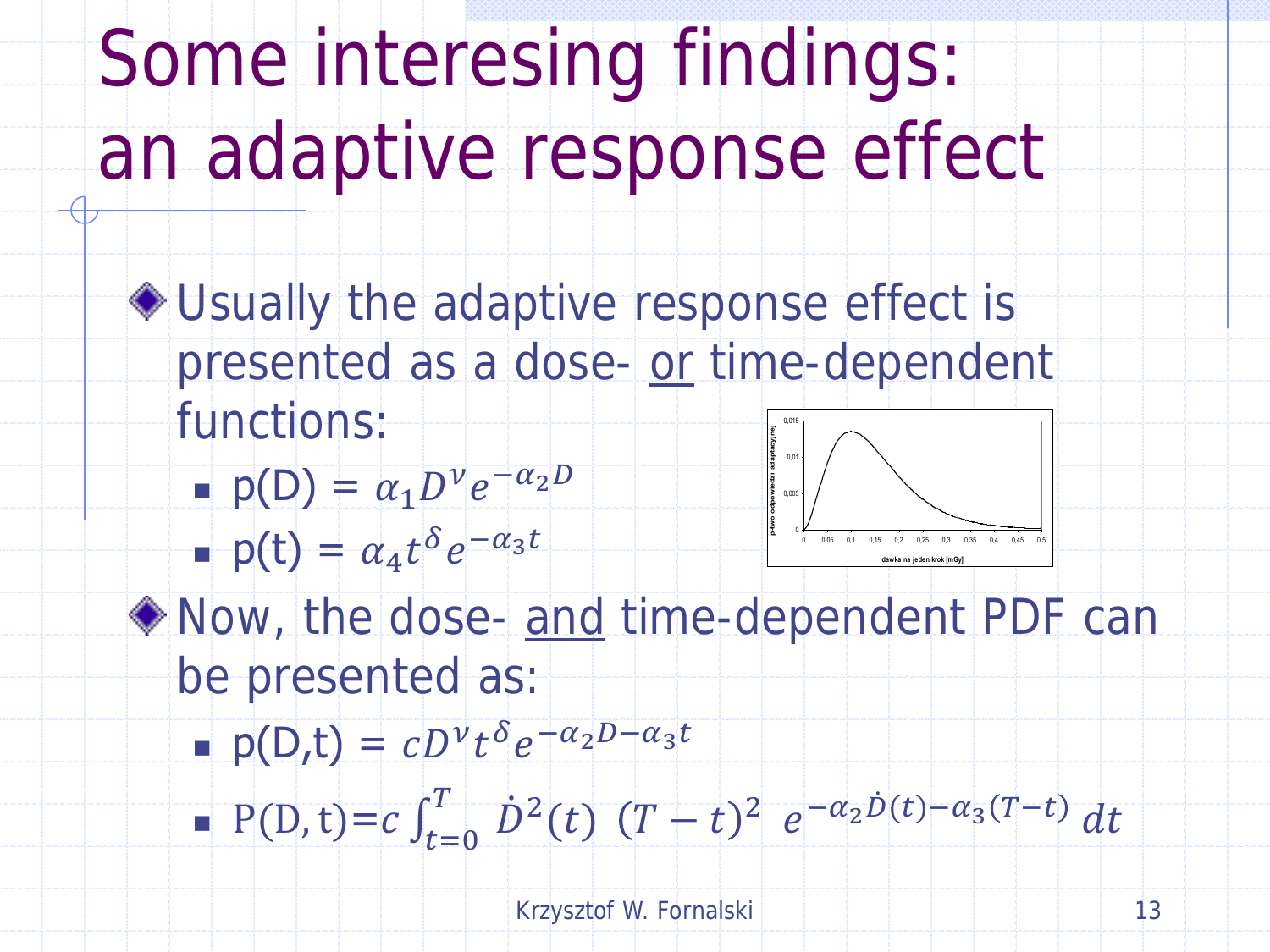### Adaptive response PDF

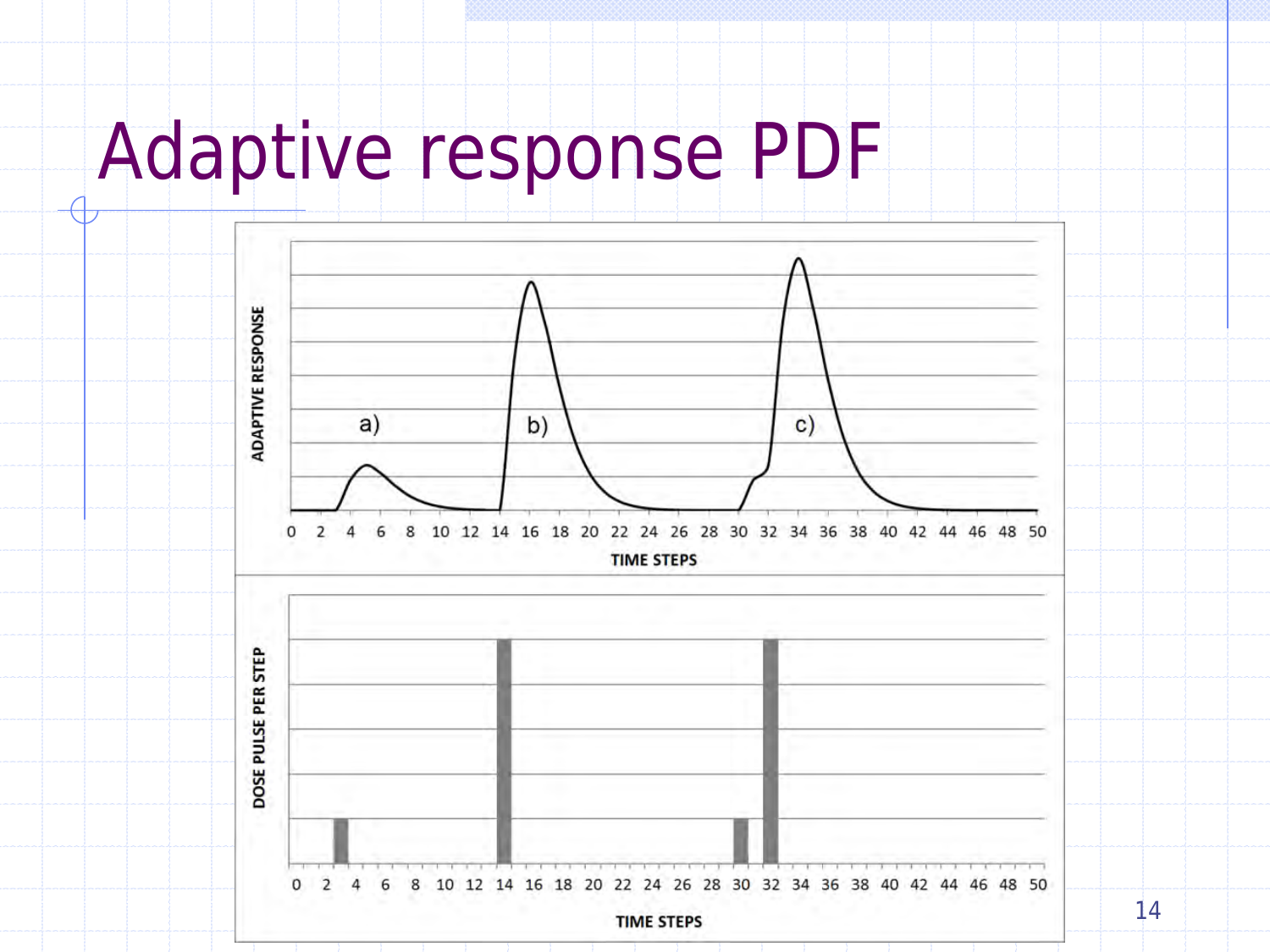## Adaptive response PDF

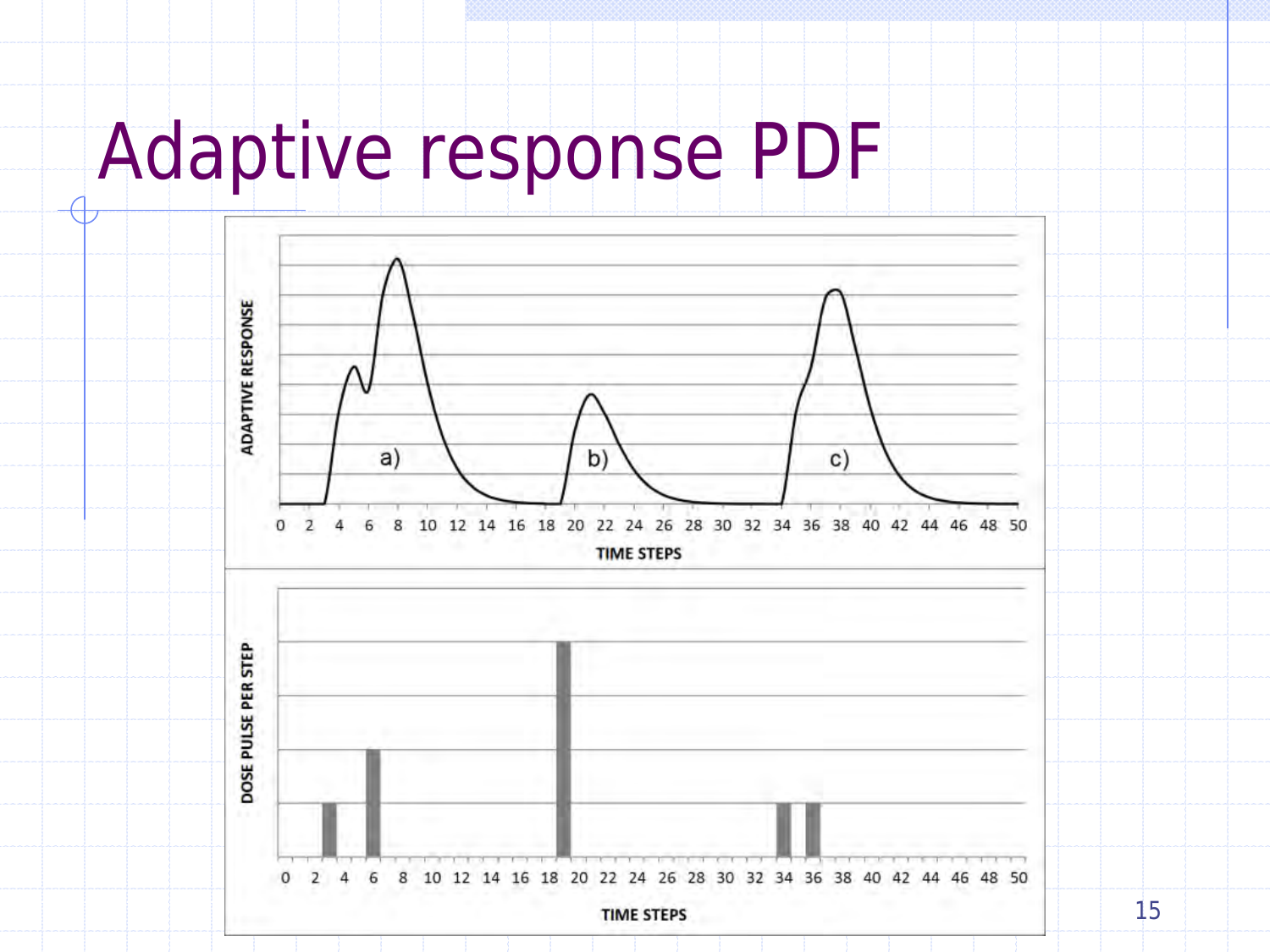#### Scope of work and collaboration ◆ Basics of the stochastic Monte Carlo

modeling of irradiated cells



### **Results**

◆ Some other activities

- Deterministic modeling of cancer cells creation and development
- Bayesian methods in biodosimetry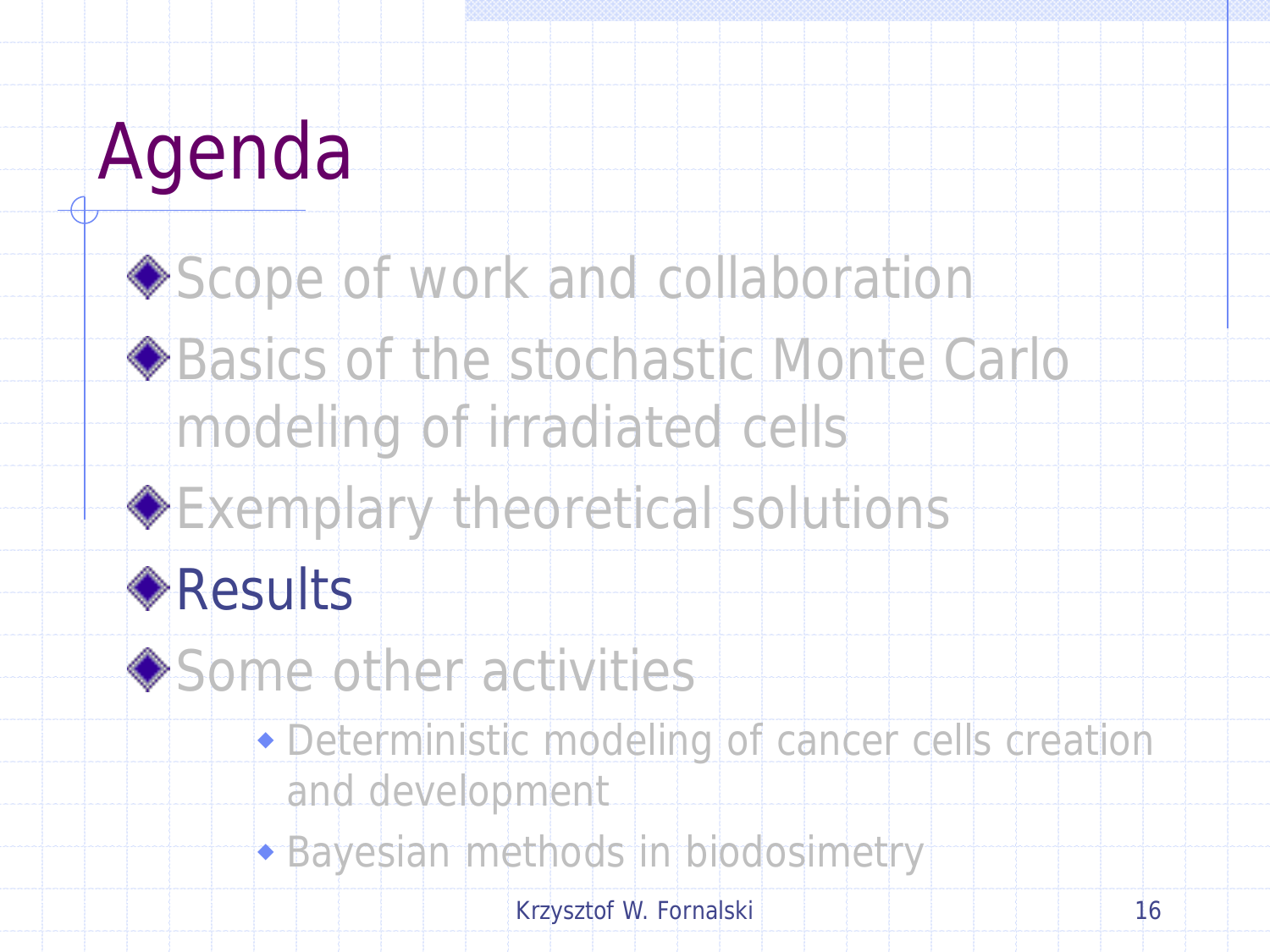## Results: the adaptive response creates a priming dose effect

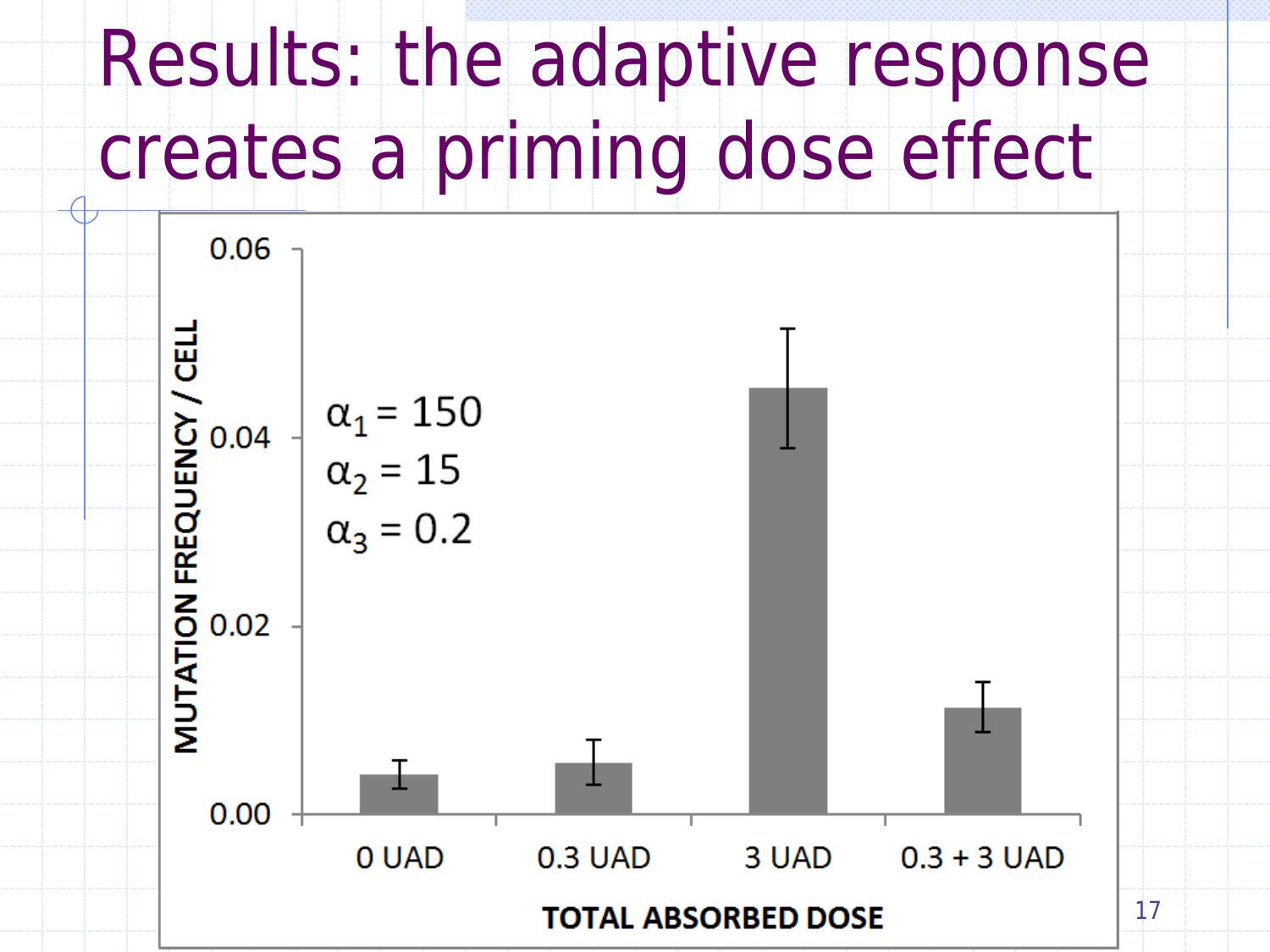# Results: the time evolution of healthy cells (with dose-rate)

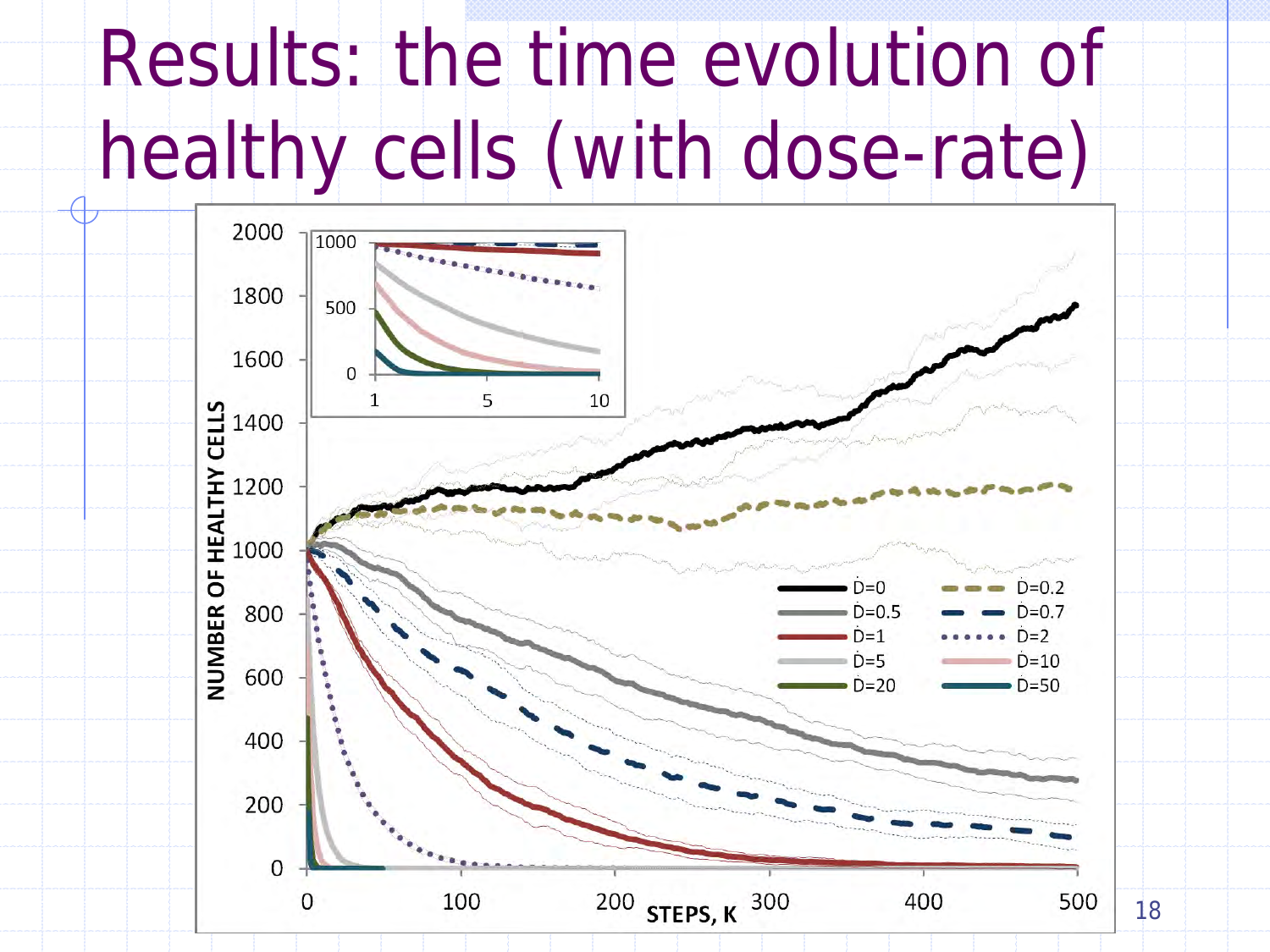## Results: mutation frequency after irradiation

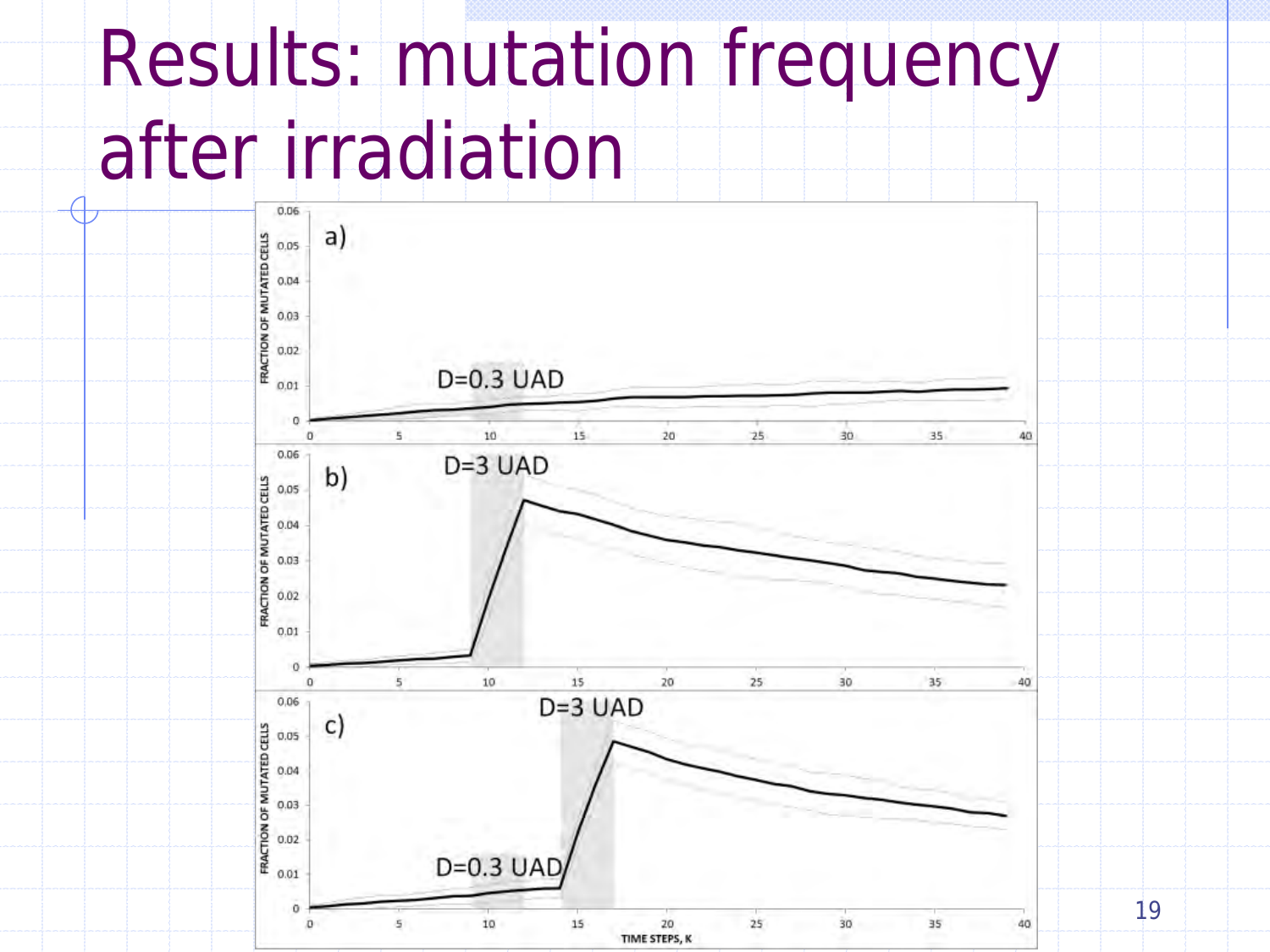## Results: creation of cancer cells

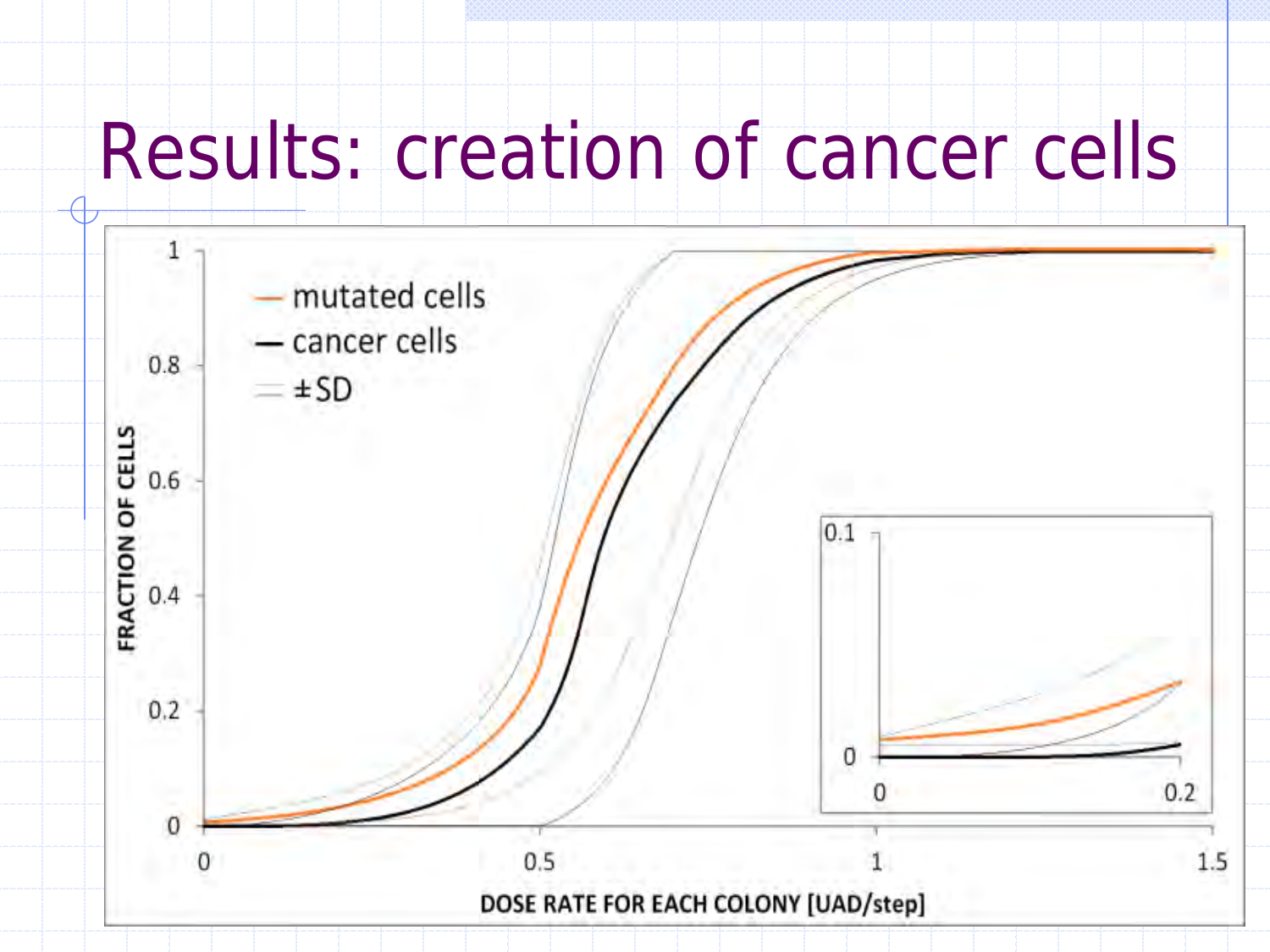## Sigmoid function

◆ Often used in theory of nucleation and growth, catastrophe theory or theory of selforganised criticality

The common idea underlying these theories is a cumulative impact of some environmental stressors (here: radiation) on complex systems that may result in a rapid non-linear response when the stress exceeds some critical value

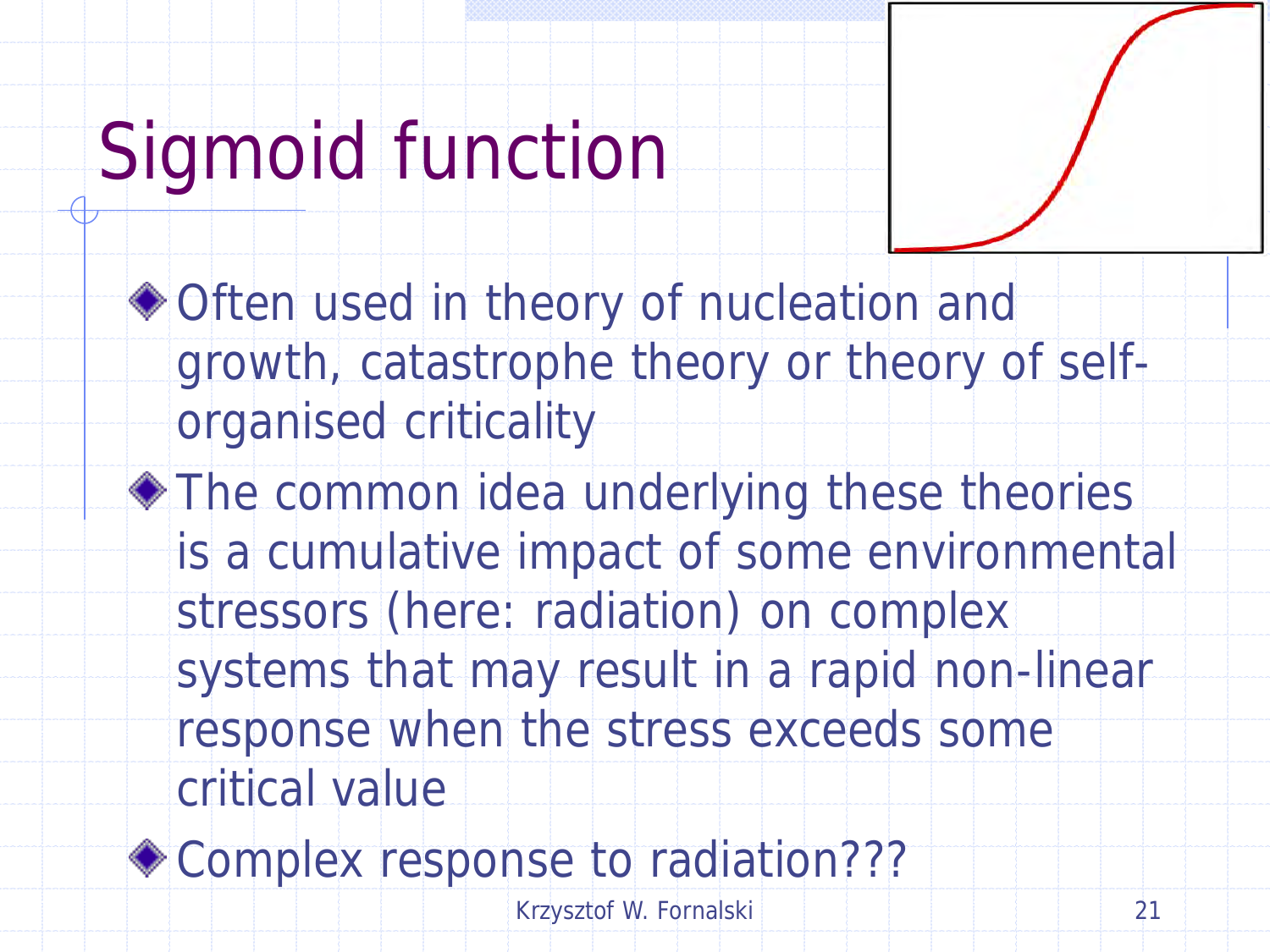## After a strong adaptive response

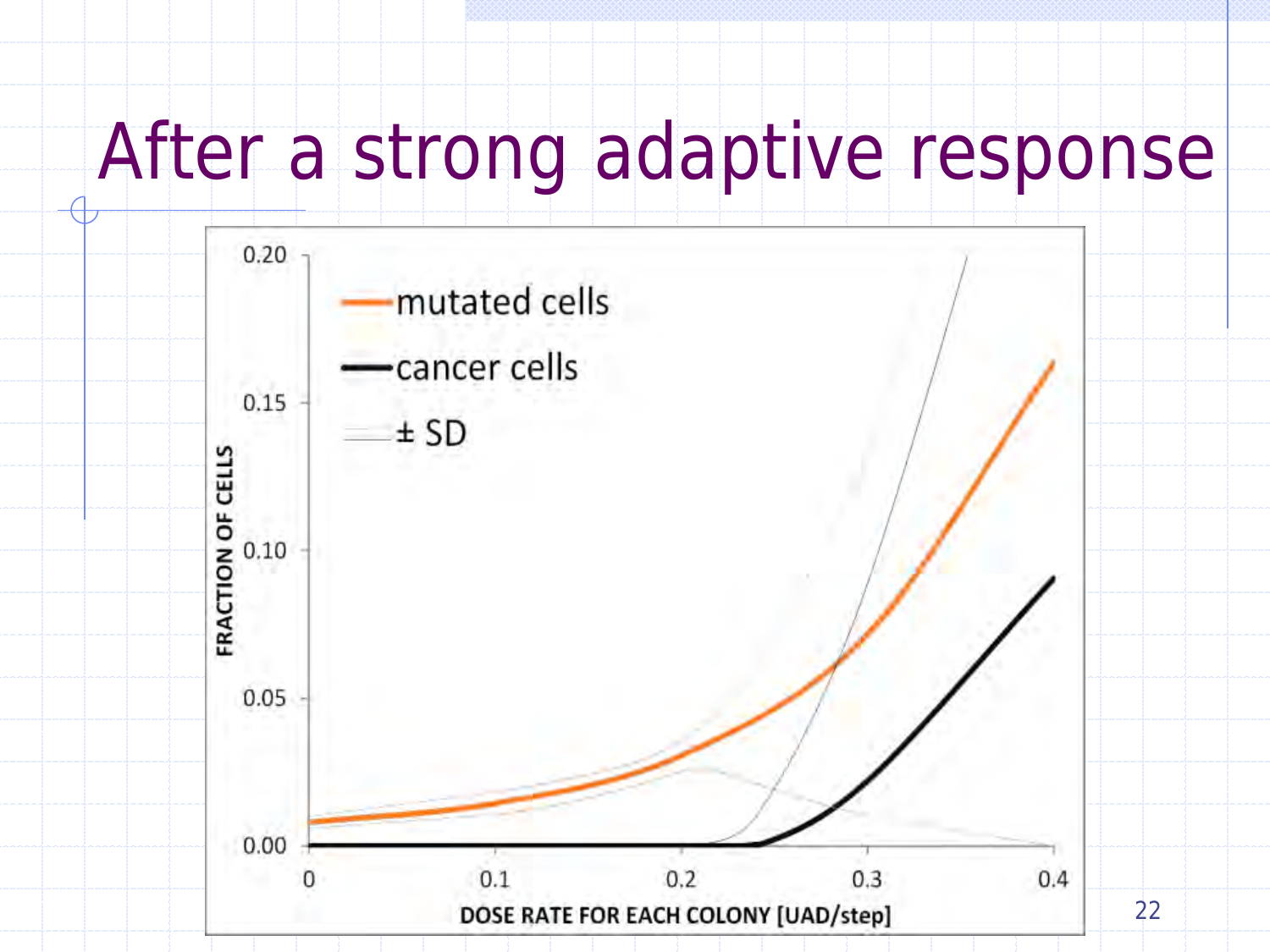## Results: killing of cancer cells in high dose irradiation

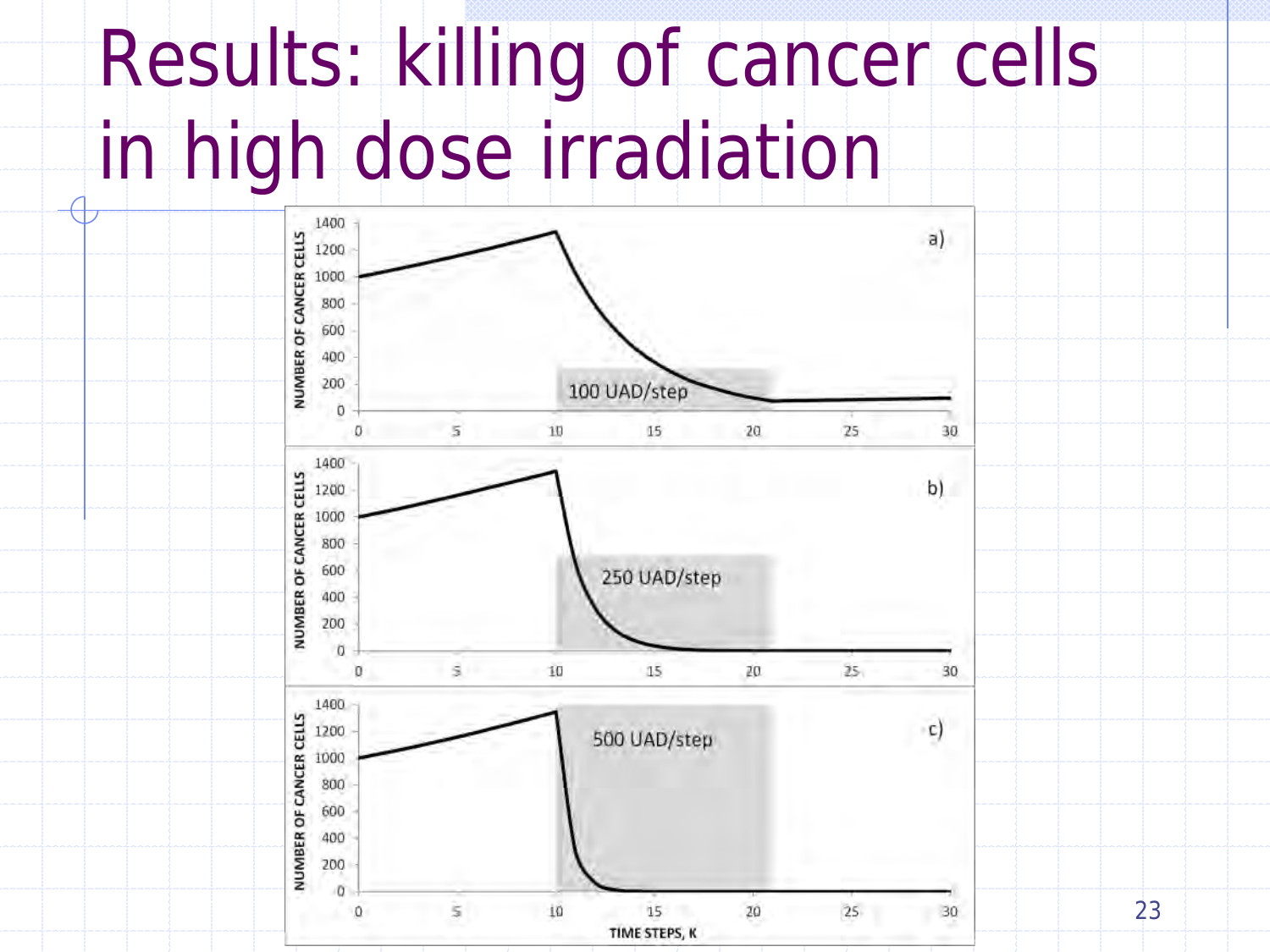### Next problems

◆ Create a user-friendly software, which will allow to modify the model PDFs' parameters should be based more on experimental data ◆ Development of the model for more detail effects  $\blacklozenge$  The latest approved version of the model: **Fornalski K.W. 'Mechanistic model of the cells irradiation using the stochastic biophysical input'. International Journal of Low Radiation, vol. 9, no. 5/6, 2014, pp. 370-395**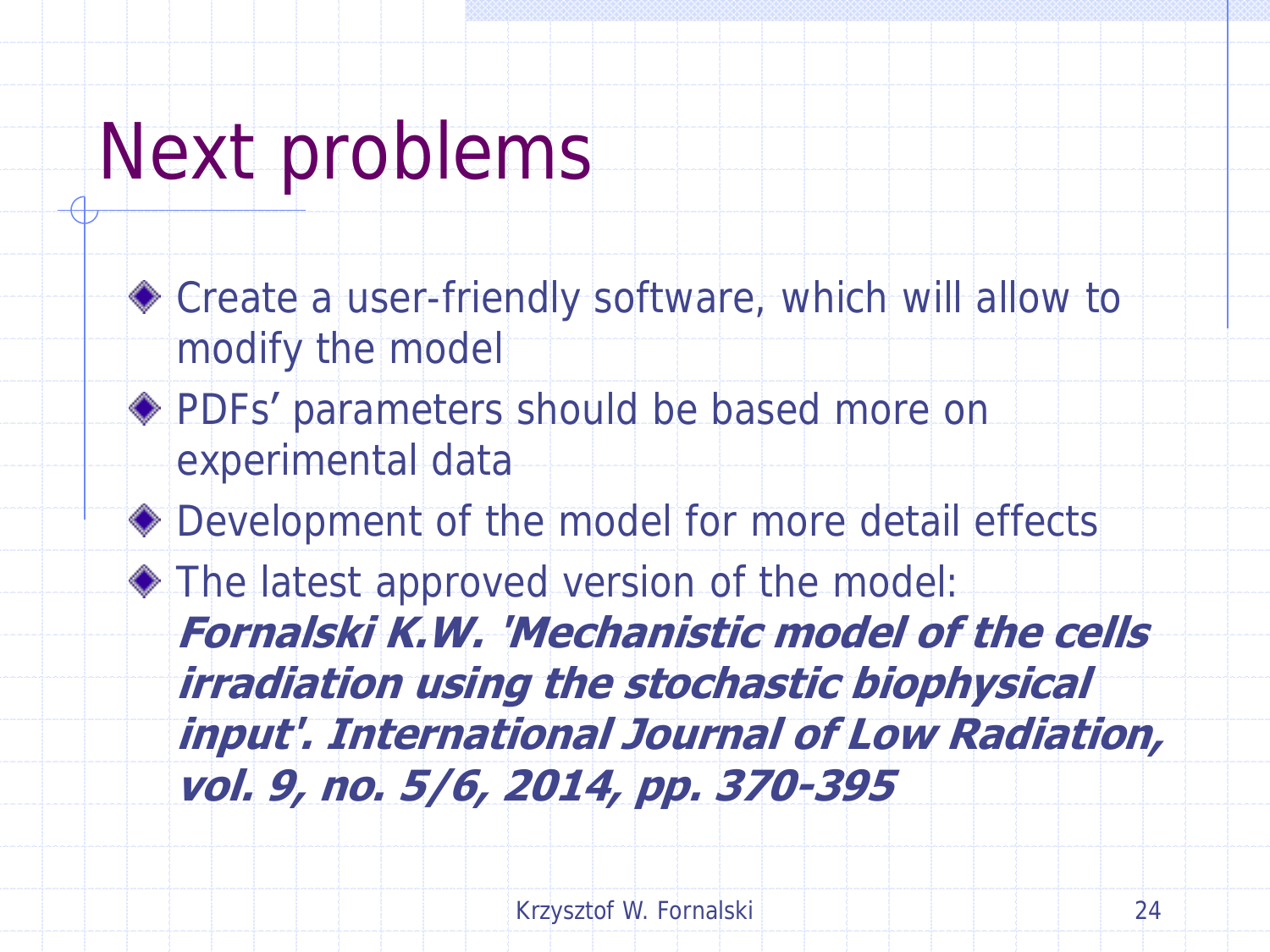### Scope of work and collaboration ◆ Basics of the stochastic Monte Carlo

modeling of irradiated cells





### ◆ Some other activities

- Deterministic modeling of cancer cells creation and development
- Bayesian methods in biodosimetry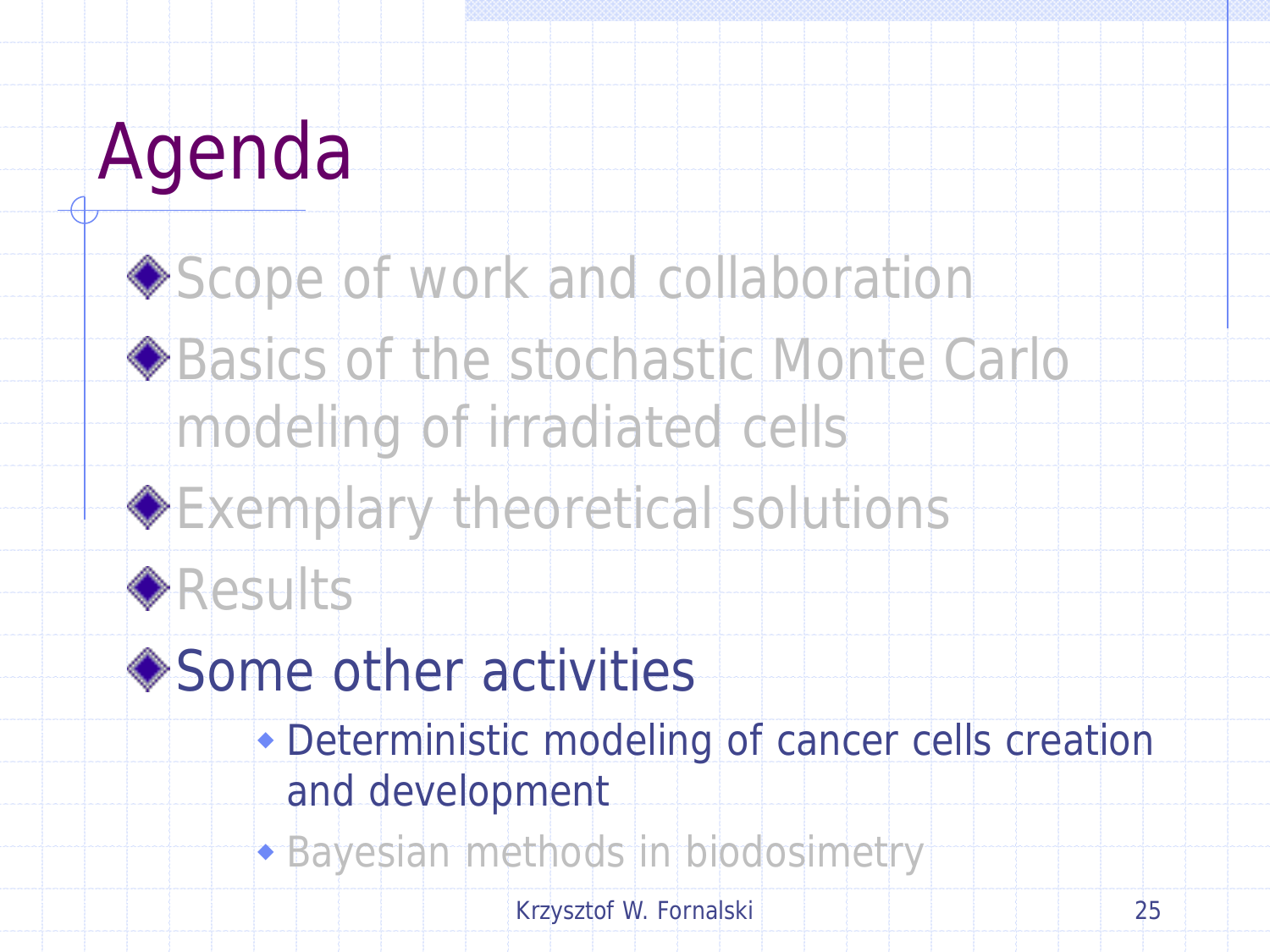Deterministic modeling of cancer cells creation and development

To find an analytical solution of the complex response of irradiated cells **Two items to include:** The probability function of single cell's cancer transformation The dynamics (dose, time and dose-rate evolution) of existing cancer cells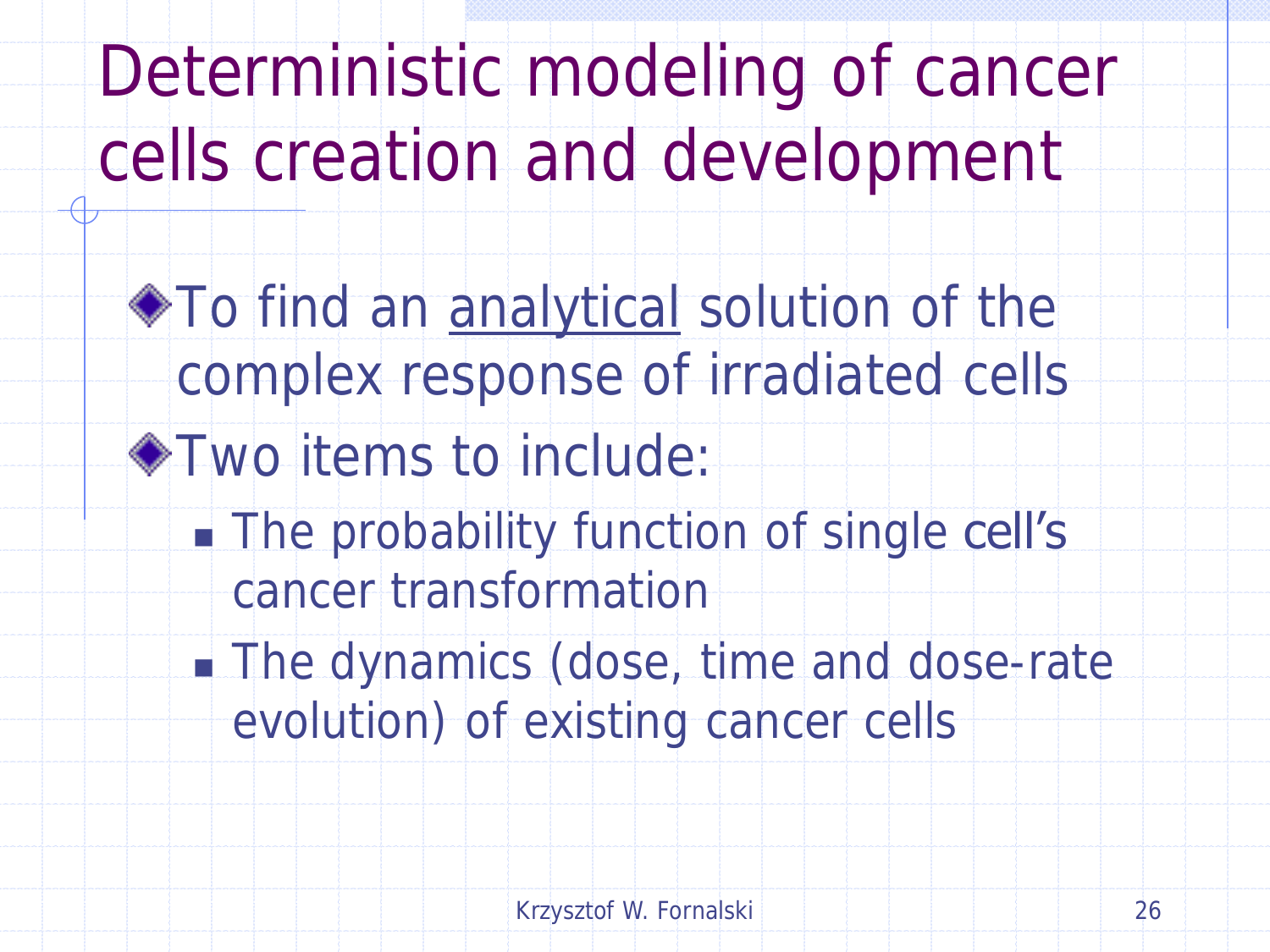Deterministic approach – an exemplary result

◆ Dose- and time-dependent probability function of cancer transformation

 $p(D,t) = P_{CT} \propto \left[1 - e^{-\sum_{i=1}^{R} \beta_i D^i}\right] \left(1 + be^{-\lambda t}\right) - cD^2 t^2 e^{-\alpha_2 D - \alpha_3 t}$ 

Taking time as a constant value:

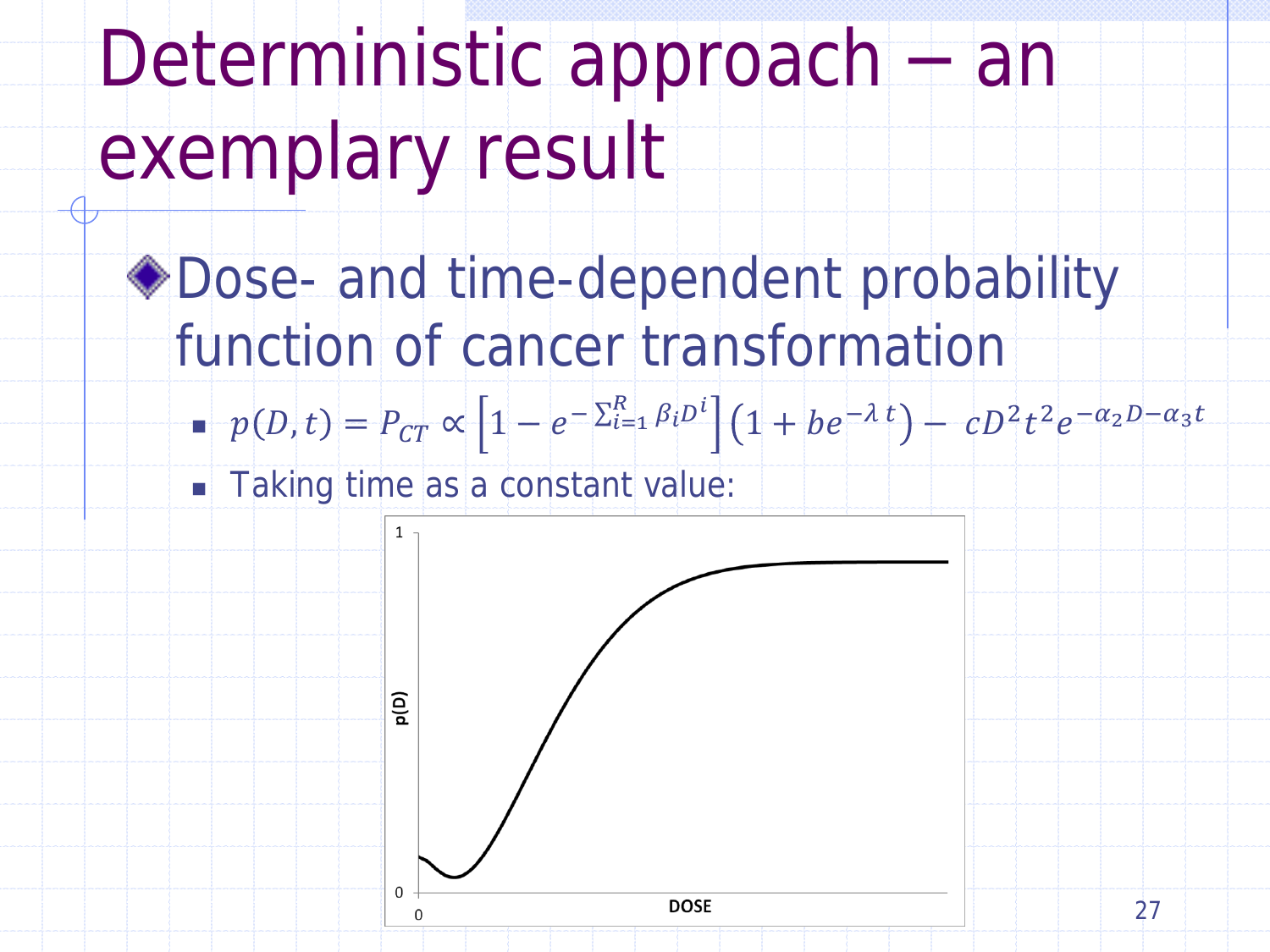Deterministic approach – an exemplary result #2

◆ Dose- and time-dependent evolution of existing cancer cells

■  $P_N(D, t) \propto \left[ N_0 \left( 1 - e^{-\sum \theta_i D^{n_i+1}} \right) + N_0^0 e^{-\sum \theta_i D^{n_i+1}} \right] \left( 1 - e^{-a} \right)^n$ 



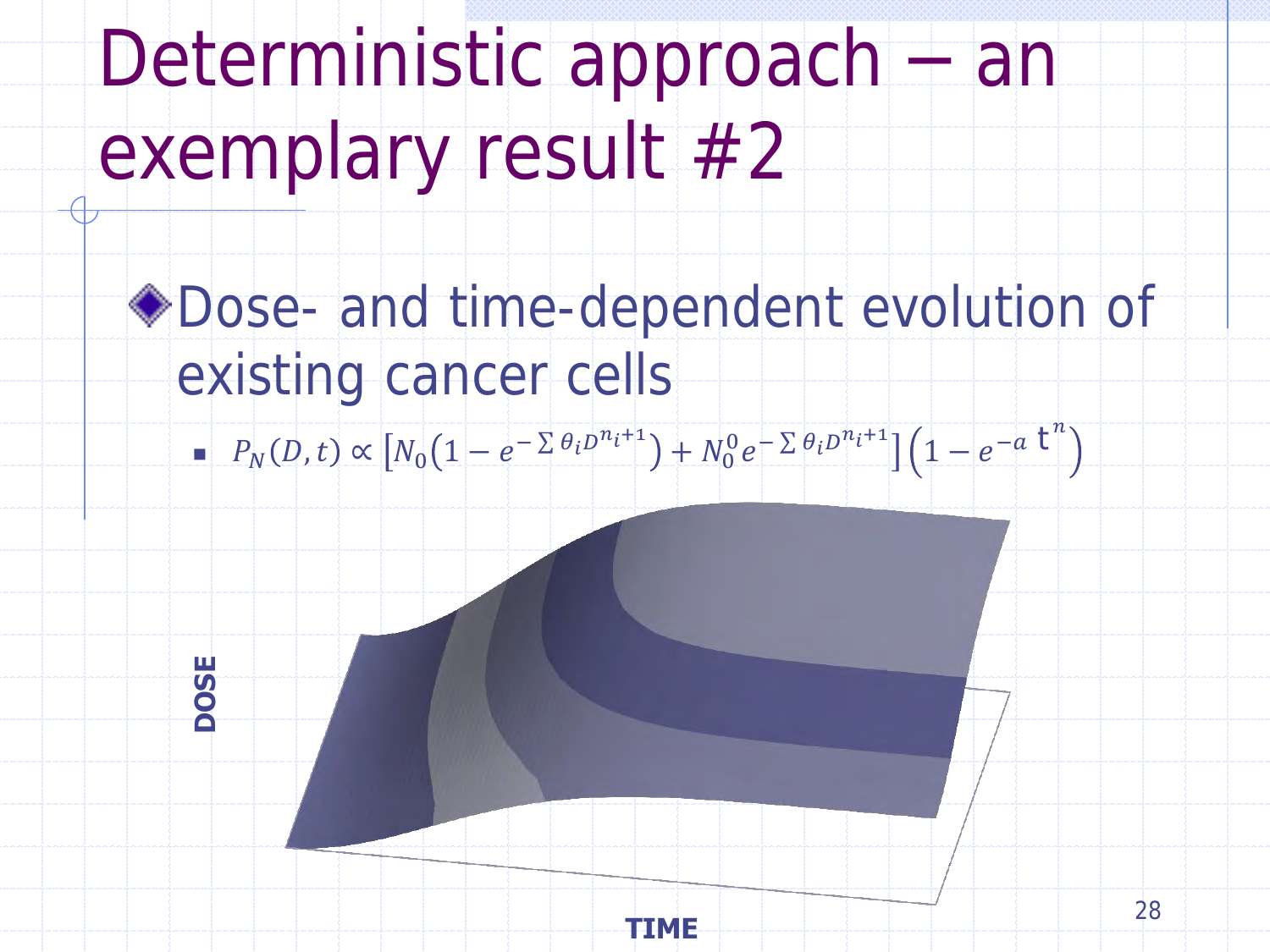### Reference

L. Dobrzyński, K.W. Fornalski, Y. Socol, "Modeling of irradiated cells' transformation: the dose and timedependent effects"

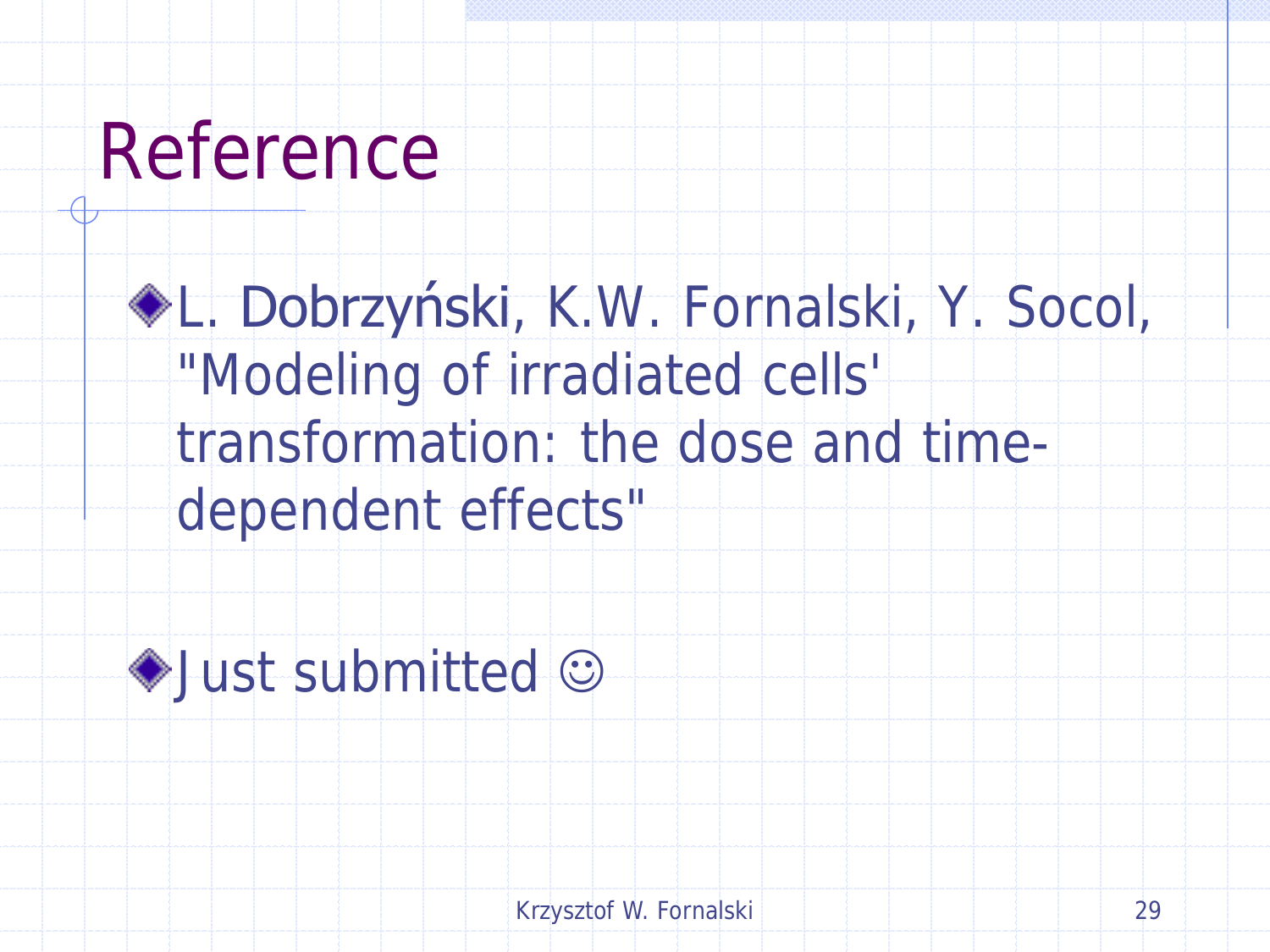## Scope of work and collaboration ◆ Basics of the stochastic Monte Carlo

modeling of irradiated cells





### ◆ Some other activities

- Deterministic modeling of cancer cells creation and development
- Bayesian methods in biodosimetry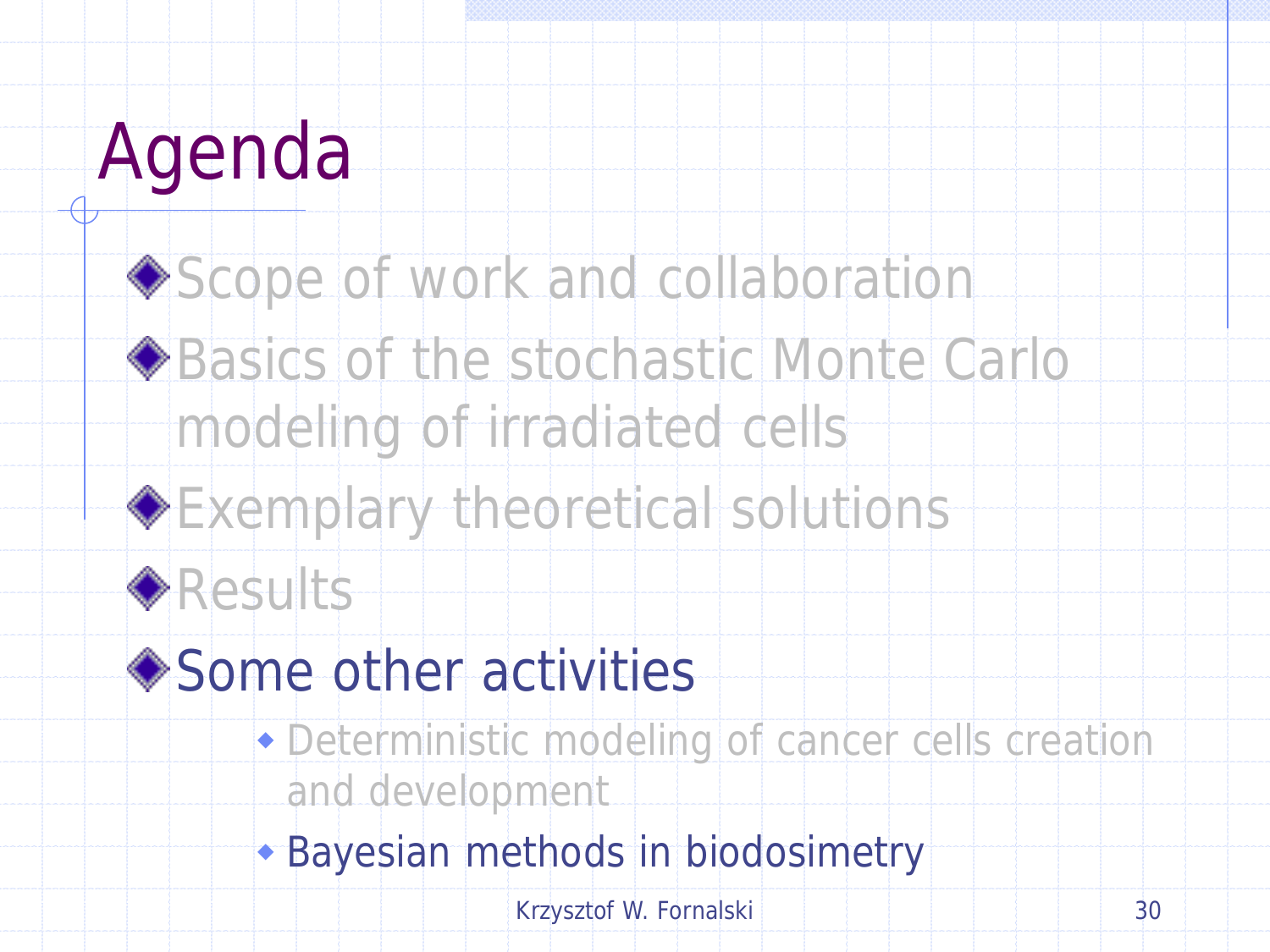Bayesian methods in biodosimetry #1

### **The robust Bayesian regression method** ◆Outliers omission

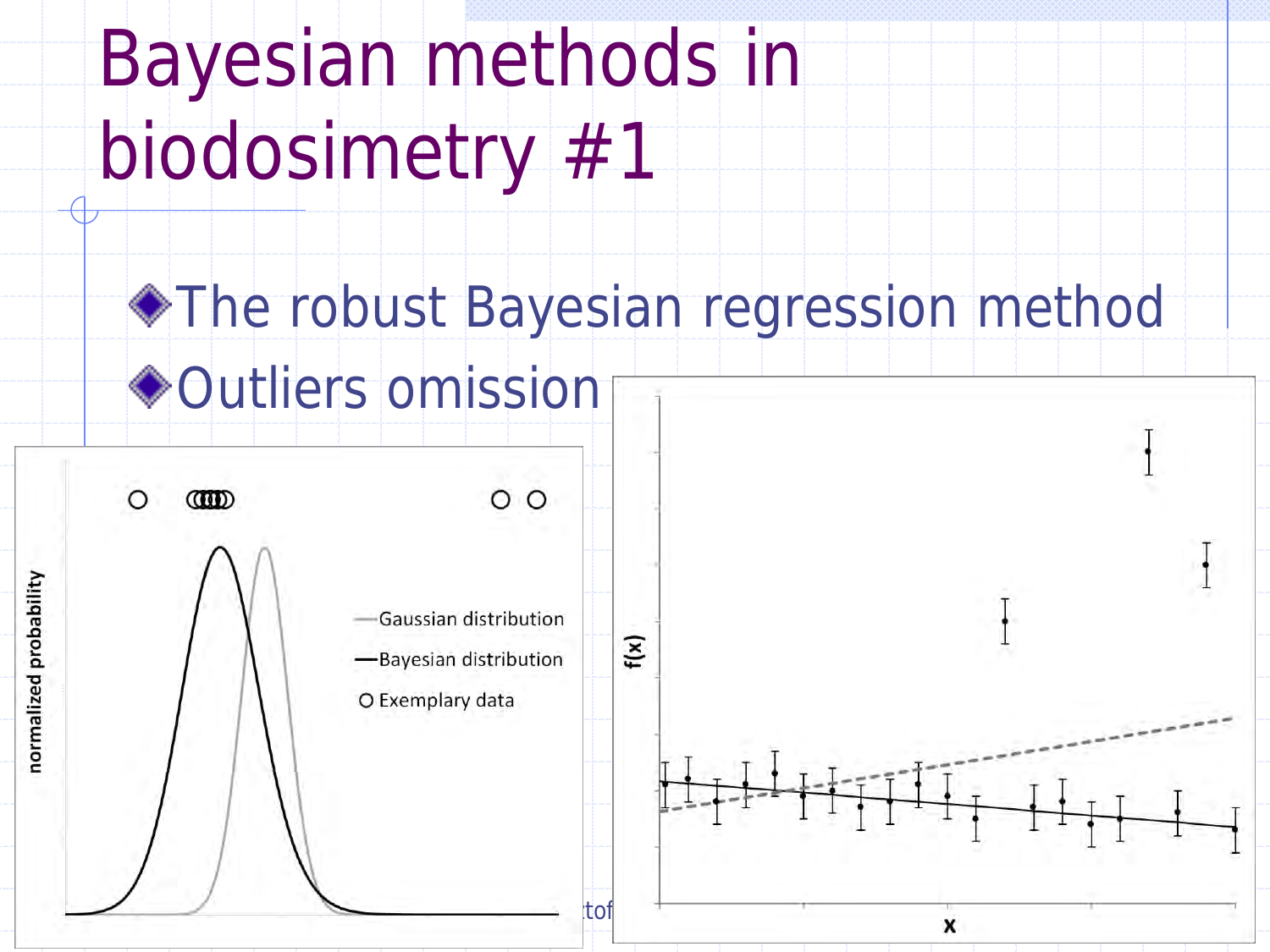Bayesian methods in biodosimetry #2

**The dose assessment after incidential** n+**γ** irradiation

◆ Neutron to gamma ratio unknown – given by a proper prior function (informative or non-informative)



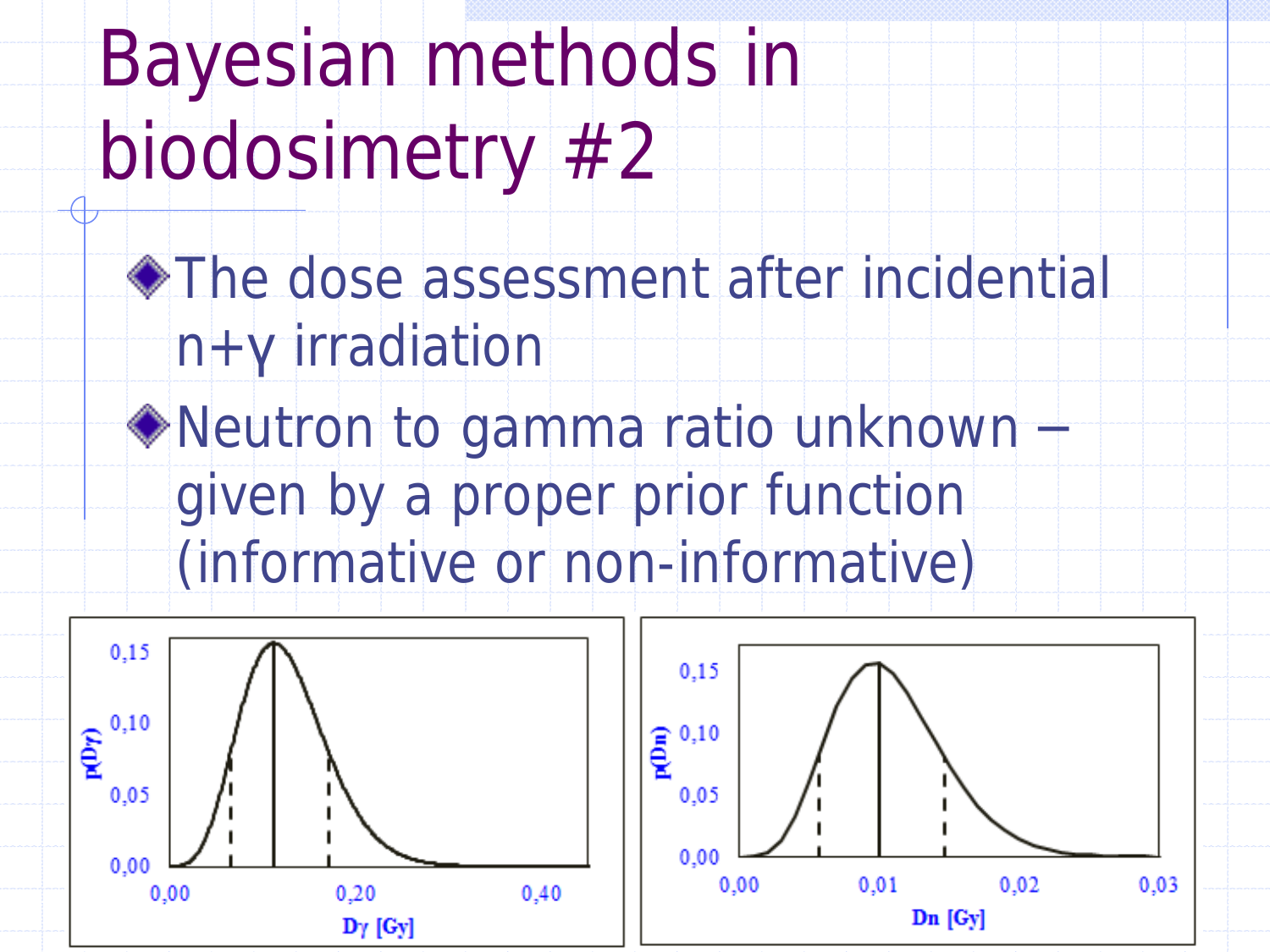### References

- Fornalski K.W., Dobrzyński L. 'Zastosowania twierdzenia Bayesa do analizy niepewnych danych doświadczalnych'. Postępy Fizyki, vol. 61, no. 5, 2010, pp. 178-192
- Fornalski K.W. 'Applications of the robust Bayesian regression analysis'. International Journal of Society Systems Science, 2015 (in-press)
- Fornalski K.W. 'Alternative statistical methods for cytogenetic radiation biological dosimetry'. Cornell University Library, arXiv.org/abs/1412.2048, 2014
- Pacyniak I., Fornalski K.W., Kowalska M. 'Employment of Bayesian and Monte Carlo methods for biological dose assessment following accidental overexposures of people to nuclear reactor radiation'. Proceedings of RAD 2014 conference, pp. 49-52
- Pacyniak I., Kowalska M., Fornalski K.W. 'Informative and non-informative priors in Bayesian statistics: application in cytogenetic biological dosimetry of mixed neutron + gamma irradiation'. 2015 (submitted to Nukleonika)
	- Pacyniak I., Fornalski K.W., Kowalska M. 'Alternatywne metody obliczania dawek pochłoniętych w biologicznej dozymetrii mieszanego promieniowania n + gamma'. 2015, Postępy Fizyki (in press) 33